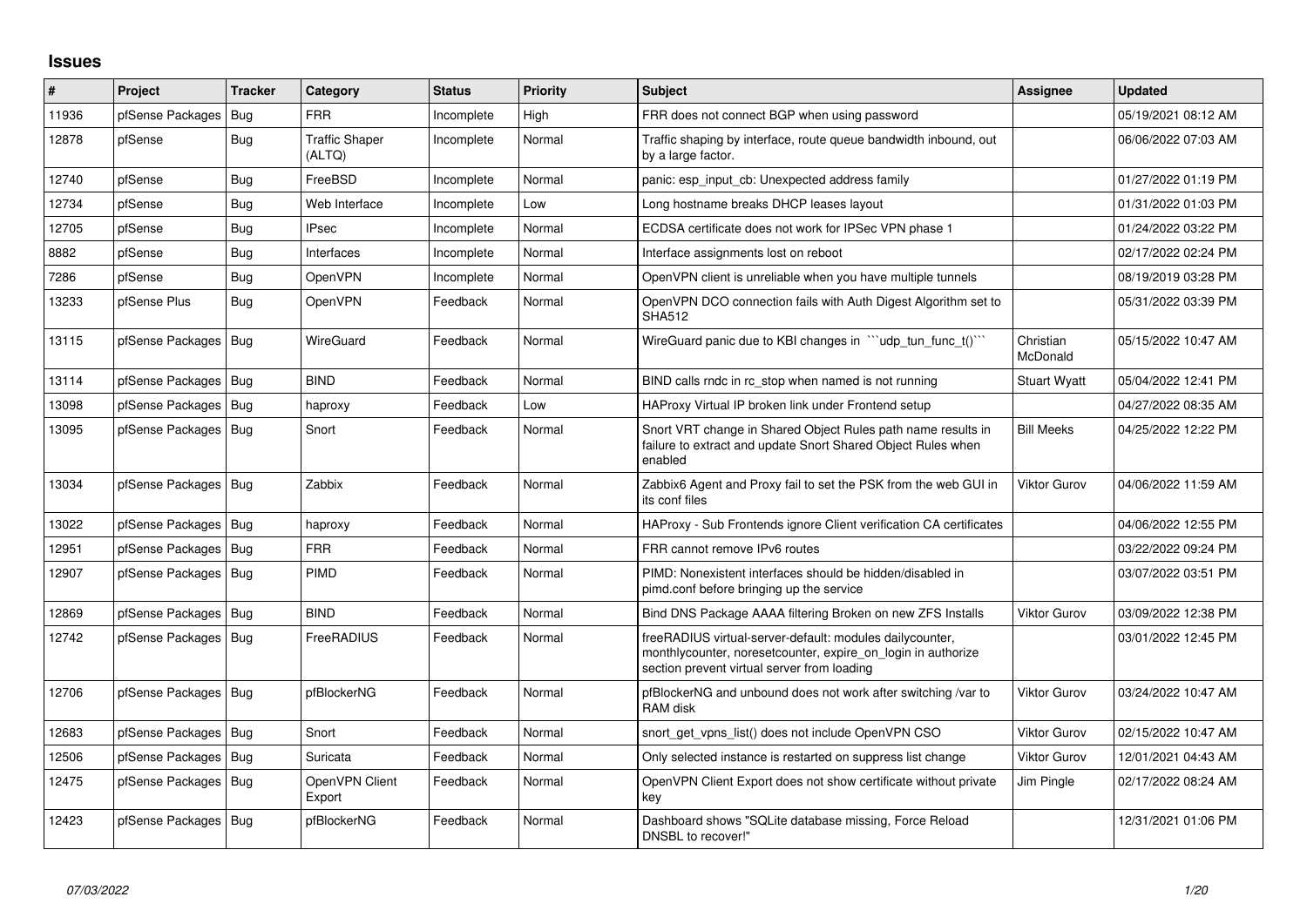| #     | Project                | <b>Tracker</b> | Category        | <b>Status</b> | <b>Priority</b> | Subject                                                                                       | <b>Assignee</b>     | <b>Updated</b>      |
|-------|------------------------|----------------|-----------------|---------------|-----------------|-----------------------------------------------------------------------------------------------|---------------------|---------------------|
| 12414 | pfSense Packages       | Bug            | pfBlockerNG     | Feedback      | Normal          | DNSBL SafeSearch page displays input validation error if DoH /<br>DoT blocking is not enabled |                     | 12/30/2021 02:49 PM |
| 12330 | pfSense Packages   Bug |                | pfBlockerNG     | Feedback      | Normal          | pfBlockerNG devel creating invalid NAT rules on boot                                          |                     | 04/21/2022 12:40 PM |
| 12322 | pfSense Packages   Bug |                | Suricata        | Feedback      | Normal          | Suricata creates invalid HOME NET entries                                                     | <b>Viktor Gurov</b> | 09/10/2021 11:42 AM |
| 12264 | pfSense Packages       | Bug            | Squid           | Feedback      | Low             | Stray <table> line in squid monitor.php</table>                                               | <b>Viktor Gurov</b> | 12/23/2021 10:53 AM |
| 12258 | pfSense Packages       | Bug            | WireGuard       | Feedback      | Normal          | Copy key buttons only work in HTTPS mode                                                      |                     | 02/03/2022 04:57 AM |
| 12206 | pfSense Packages   Bug |                | <b>NET-SNMP</b> | Feedback      | Normal          | Certificate Manager page doesn't show Net-SNMP used<br>certificates                           | Viktor Gurov        | 12/30/2021 09:40 AM |
| 12167 | pfSense Packages   Bug |                | <b>FRR</b>      | Feedback      | Normal          | BGP TCP setkey not set if neighbor is in peer group                                           | <b>Viktor Gurov</b> | 09/16/2021 09:38 AM |
| 12114 | pfSense Packages   Bug |                | syslog-ng       | Feedback      | Normal          | syslog-ng only binds to the last specified interface                                          |                     | 04/21/2022 12:40 PM |
| 12073 | pfSense Packages   Bug |                | NET-SNMP        | Feedback      | Normal          | netsnmptrapd.conf syntax is wrong                                                             |                     | 04/21/2022 12:40 PM |
| 12036 | pfSense Packages   Bug |                | Zabbix          | Feedback      | Normal          | Certificate Manager page do not show Zabbix used certificates                                 | Viktor Gurov        | 07/15/2021 11:46 AM |
| 11980 | pfSense Packages       | Bug            | FreeRADIUS      | Feedback      | Normal          | EAP does not work with SQL backend                                                            |                     | 07/21/2021 07:24 AM |
| 11961 | pfSense Packages       | Bug            | <b>FRR</b>      | Feedback      | Normal          | FRR OSPF add unwanted area 0 authentication to router ospf                                    | Viktor Gurov        | 09/16/2021 10:25 PM |
| 11937 | pfSense Packages   Bug |                | haproxy         | Feedback      | Normal          | HAproxy "Use Client-IP" option breaks Captive Portal                                          | Viktor Gurov        | 06/22/2021 08:48 AM |
| 11847 | pfSense Packages       | Bug            | <b>FRR</b>      | Feedback      | Normal          | Filters not applied to PEER Groups                                                            | Viktor Gurov        | 07/30/2021 07:45 PM |
| 11756 | pfSense Packages   Bug |                | haproxy         | Feedback      | Normal          | HaProxy does not transfer backend states during reload                                        | Viktor Gurov        | 07/14/2021 01:21 PM |
| 11746 | pfSense Packages   Bug |                | FreeRADIUS      | Feedback      | Normal          | Second LDAP server configuration misses the ipaNThash control<br>attribute                    | <b>Viktor Gurov</b> | 07/14/2021 01:44 PM |
| 11693 | pfSense Packages   Bug |                | <b>FRR</b>      | Feedback      | Normal          | IPv6 static routing fails                                                                     | <b>Viktor Gurov</b> | 04/26/2022 08:50 AM |
| 11681 | pfSense Packages       | Bug            | <b>FRR</b>      | Feedback      | Normal          | FRR generates invalid BFD configuration after removing interfaces                             | <b>Viktor Gurov</b> | 07/14/2021 04:40 PM |
| 11530 | pfSense Packages       | Bug            | ntop            | Feedback      | Low             | ntopng 4.2 needs to be updated to 4.3, Bug when accessing a<br>host for details               |                     | 03/05/2022 08:35 PM |
| 11515 | pfSense Packages   Bug |                | node exporter   | Feedback      | Normal          | node_exporter 0.18.1_1 - Unable to interact or start the service<br>from web ui               | <b>Viktor Gurov</b> | 07/14/2021 12:37 PM |
| 11491 | pfSense Packages   Bug |                | haproxy         | Feedback      | Normal          | haproxy-devel v0.62_2 - startup error 'httpchk'                                               | <b>Viktor Gurov</b> | 06/22/2021 08:46 AM |
| 11477 | pfSense Packages       | Bug            | <b>FRR</b>      | Feedback      | Normal          | FRR does not recognize some BFD options                                                       | Viktor Gurov        | 02/26/2021 10:52 PM |
| 11434 | pfSense Packages   Bug |                | squidguard      | Feedback      | Normal          | SquidGuard over 1.16.18_11                                                                    |                     | 04/21/2022 12:40 PM |
| 11404 | pfSense Packages       | Bug            | <b>FRR</b>      | Feedback      | Normal          | Incorrect prefix/access lists migration on update                                             | <b>Viktor Gurov</b> | 02/18/2021 09:49 AM |
| 11388 | pfSense Packages   Bug |                | FreeRADIUS      | Feedback      | Normal          | Captive Portal authentication error with MySQL backend                                        | Viktor Gurov        | 02/10/2021 08:54 AM |
| 11345 | pfSense Packages   Bug |                | <b>FRR</b>      | Feedback      | Normal          | FRR-OSPF - No "prefix-list" possible                                                          | Jim Pingle          | 02/04/2021 11:03 PM |
| 11343 | pfSense Packages   Bug |                | <b>BIND</b>     | Feedback      | Low             | Invalid link to pfSense-pkg-bind changelog                                                    | <b>Viktor Gurov</b> | 04/05/2022 08:12 AM |
| 11331 | pfSense Packages   Bug |                | FreeRADIUS      | Feedback      | Normal          | FreeRADIUS latest package upgrade broke Plain Mac<br>Authentication                           | <b>Viktor Gurov</b> | 01/30/2021 10:08 AM |
| 11274 | pfSense Packages   Bug |                | ntop            | Feedback      | Normal          | ntopng https web server does not present full certificate chain                               | <b>Viktor Gurov</b> | 01/28/2021 09:51 AM |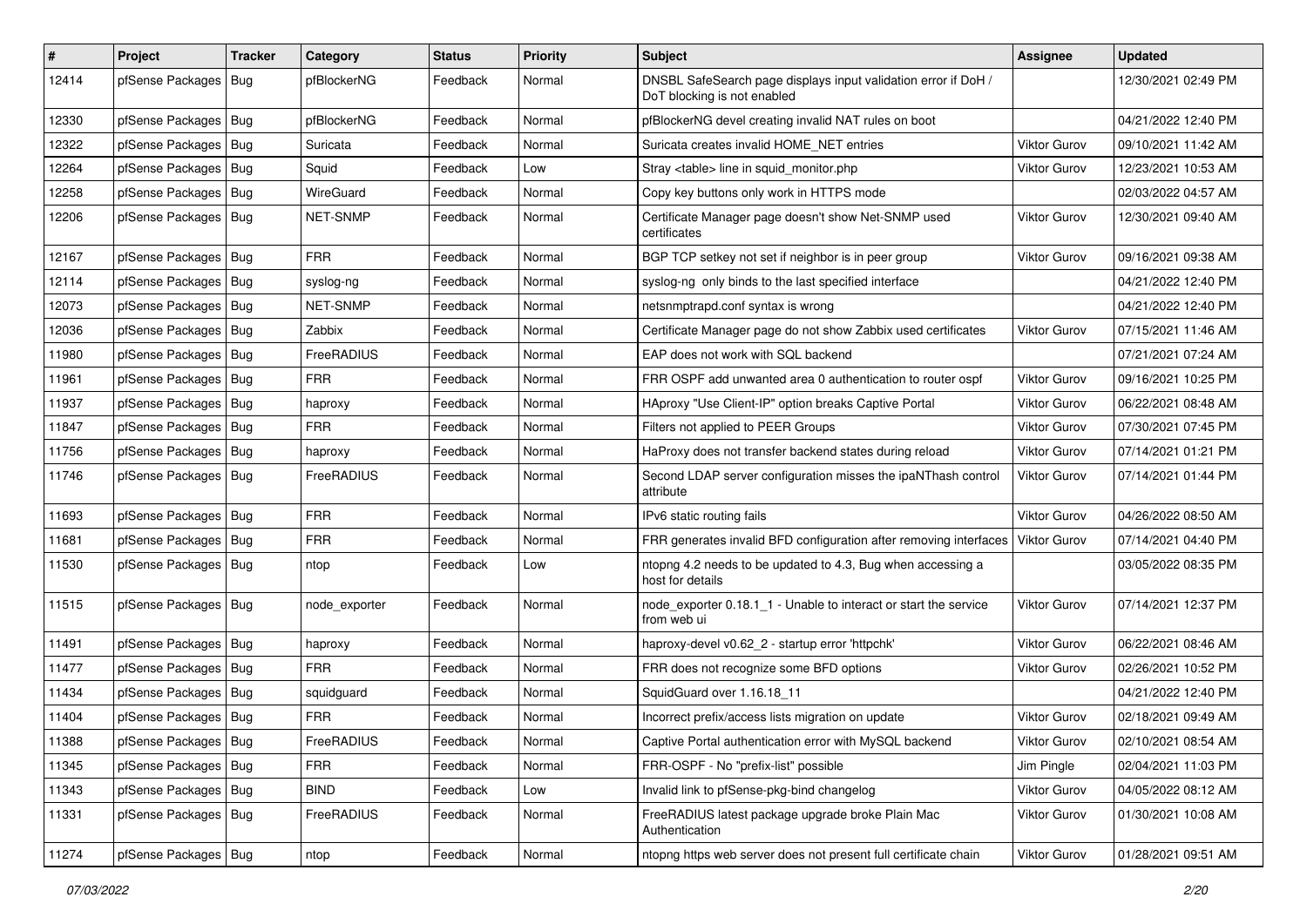| $\vert$ # | Project                | <b>Tracker</b> | Category        | <b>Status</b> | <b>Priority</b> | <b>Subject</b>                                                                                                                        | <b>Assignee</b>     | <b>Updated</b>      |
|-----------|------------------------|----------------|-----------------|---------------|-----------------|---------------------------------------------------------------------------------------------------------------------------------------|---------------------|---------------------|
| 11204     | pfSense Packages       | Bug            | <b>NET-SNMP</b> | Feedback      | Normal          | Fix net-snmp logging to syslog                                                                                                        | Jim Pingle          | 03/19/2021 05:10 AM |
| 11185     | pfSense Packages       | <b>Bug</b>     | ntop            | Feedback      | Normal          | Redis service stopping before NtopNg                                                                                                  |                     | 04/21/2022 12:40 PM |
| 11180     | pfSense Packages       | Bug            | Filer           | Feedback      | Normal          | Filer run action for files on sync that wan't been modified                                                                           | Viktor Gurov        | 01/08/2021 07:27 AM |
| 11135     | pfSense Packages       | Bug            | haproxy         | Feedback      | High            | HAproxy OCSP reponse crontab bug                                                                                                      | <b>Viktor Gurov</b> | 09/10/2021 11:51 AM |
| 11098     | pfSense Packages   Bug |                | Backup          | Feedback      | Normal          | Backup Files and Directories plugin crashes firewall if /root<br>specified as backup location                                         | Viktor Gurov        | 07/02/2022 08:41 PM |
| 10990     | pfSense Packages   Bug |                | <b>NET-SNMP</b> | Feedback      | Normal          | net-snmp IPv6 listen address needs to be wrapped in square<br>brackets                                                                |                     | 03/19/2021 05:09 AM |
| 10936     | pfSense Packages       | Bug            | haproxy         | Feedback      | Normal          | both haproxy/haproxy-devel non-existent option Ib-agent-chk                                                                           |                     | 04/21/2022 12:40 PM |
| 10900     | pfSense Packages   Bug |                | Backup          | Feedback      | Normal          | /packages/backup/backup.php?a=download&t=backup HTTP<br>504, or Sends PHP Error Message as ASCII/Text file Named<br>pfsense.bak.tgz   |                     | 04/05/2022 01:51 AM |
| 10692     | pfSense Packages   Bug |                | PIMD            | Feedback      | Normal          | PIMD starts twice at boot                                                                                                             |                     | 04/21/2022 12:40 PM |
| 10608     | pfSense Packages       | Bug            | Squid           | Feedback      | Normal          | Update squid port to 4.11-p2                                                                                                          |                     | 03/02/2021 04:00 AM |
| 10572     | pfSense Packages       | Bug            | Squid           | Feedback      | Normal          | STARTTLS option is ignored                                                                                                            | Viktor Gurov        | 04/22/2022 02:20 AM |
| 10450     | pfSense Packages       | Bug            | Squid           | Feedback      | Normal          | Squid reverse proxy switching peers                                                                                                   | Viktor Gurov        | 04/22/2022 02:21 AM |
| 10445     | pfSense Packages       | <b>Bug</b>     | <b>BIND</b>     | Feedback      | Normal          | BIND crashed when added RPZ. rpz is not a master or slave<br>zone.                                                                    |                     | 04/21/2022 12:40 PM |
| 10426     | pfSense Packages       | Bug            | Filer           | Feedback      | Normal          | Filer must validate that File name is uniq                                                                                            |                     | 04/20/2022 11:02 AM |
| 10393     | pfSense Packages       | <b>Bug</b>     | syslog-ng       | Feedback      | Normal          | Syslog-ng TLS support is broken                                                                                                       |                     | 04/21/2022 12:40 PM |
| 10330     | pfSense Packages       | Bug            | <b>BIND</b>     | Feedback      | Normal          | BIND zone configuration displays wrong DS resource record with<br>inline DNSSEC signing enabled                                       |                     | 04/21/2022 12:40 PM |
| 9335      | pfSense Packages       | Bug            | haproxy         | Feedback      | Normal          | Stored XSS in HAProxy / haproxy listeners edit.php                                                                                    | Jim Pingle          | 02/18/2019 09:35 AM |
| 8315      | pfSense Packages       | Bug            | Mail report     | Feedback      | Normal          | Mail Report mail report send() behavior different than<br>notify_via_smtp()                                                           | Jim Pingle          | 09/24/2019 10:12 AM |
| 8251      | pfSense Packages       | <b>Bug</b>     | FreeRADIUS      | Feedback      | Normal          | Captiveportal + FreeRadius "Last activity" resets to Session start                                                                    |                     | 08/13/2019 11:10 AM |
| 7797      | pfSense Packages       | Bug            | Squid           | Feedback      | Normal          | Squid Reverse Proxy alternating between destinations                                                                                  |                     | 04/21/2022 12:40 PM |
| 7039      | pfSense Packages       | Bug            | haproxy         | Feedback      | Normal          | HAProxy backend configuration does not handle intermediate CAs<br>properly                                                            |                     | 04/21/2022 12:40 PM |
| 6964      | pfSense Packages   Bug |                | Suricata        | Feedback      | Normal          | Host OS Policy Assignment broken when using "Import" or<br>"Aliases" buttons                                                          | Viktor Gurov        | 08/20/2021 07:52 AM |
| 4088      | pfSense Packages       | Bug            | squidguard      | Feedback      | Normal          | Buggy squidgurd config file is created                                                                                                | Viktor Gurov        | 01/28/2021 10:01 AM |
| 13318     | pfSense                | Bug            | Web Interface   | Feedback      | Low             | NDP Table not showing hostname                                                                                                        | Jim Pingle          | 07/02/2022 02:57 AM |
| 13317     | pfSense                | Bug            | PHP Interpreter | Feedback      | Normal          | 'array_filter'' PHP Errors in ''interfaces.inc''                                                                                      | Reid Linnemann      | 06/30/2022 11:46 AM |
| 13310     | pfSense                | <b>Bug</b>     | Rules / NAT     | Feedback      | Normal          | Each line in the NPt destination IPv6 prefix list also contains the<br>network of the previous line when multiple choices are present | Jim Pingle          | 06/28/2022 12:01 PM |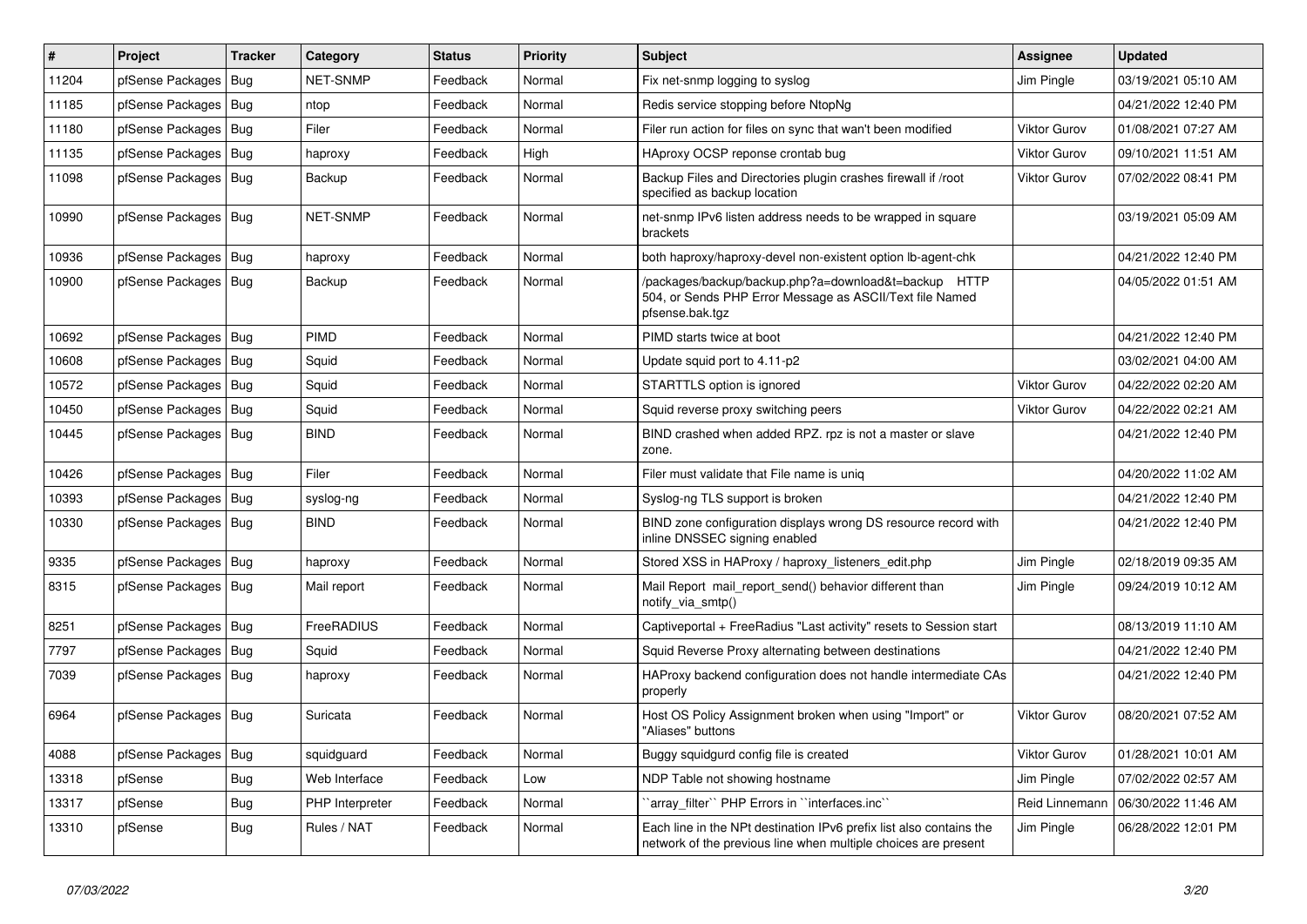| #     | Project          | <b>Tracker</b> | Category                            | <b>Status</b>                 | <b>Priority</b> | <b>Subject</b>                                                                                           | <b>Assignee</b>     | <b>Updated</b>      |
|-------|------------------|----------------|-------------------------------------|-------------------------------|-----------------|----------------------------------------------------------------------------------------------------------|---------------------|---------------------|
| 12959 | pfSense          | Bug            | DHCP (IPv4)                         | Feedback                      | Normal          | dhoplease process wrongly update host file if client-hostname is<br>empty                                |                     | 07/01/2022 09:10 AM |
| 12926 | pfSense          | <b>Bug</b>     | Interfaces                          | Feedback                      | Normal          | Changing LAGG type on CARP interfaces makes VIPs go to an<br>"init" State                                |                     | 03/10/2022 10:52 AM |
| 12877 | pfSense          | <b>Bug</b>     | <b>Dynamic DNS</b>                  | Feedback                      | Normal          | Cloudflare DynDNS fails to update more than two addresses                                                |                     | 05/29/2022 06:56 PM |
| 12853 | pfSense          | Bug            | <b>NAT Reflection</b>               | Feedback                      | High            | Network Address Translation - Pure NAT pfsense freeze after<br>reboot                                    |                     | 02/22/2022 08:40 AM |
| 12829 | pfSense          | Bug            | <b>Traffic Shaper</b><br>(Limiters) | Feedback                      | Normal          | Dummynet kernel module fails to load after upgrade.                                                      |                     | 03/17/2022 09:26 AM |
| 12547 | pfSense          | Bug            | <b>Operating System</b>             | Feedback                      | Normal          | unsheduled system reboot/crash                                                                           | Mateusz Guzik       | 12/01/2021 01:20 PM |
| 12543 | pfSense          | <b>Bug</b>     | Web Interface                       | Feedback                      | Normal          | Deleteing a Outbound NAT rule gave me an empty rule and<br>displayed php error in UI.                    |                     | 02/14/2022 04:36 AM |
| 11960 | pfSense          | Bug            | Gateway Monitoring                  | Feedback                      | Normal          | Gateway Monitoring Traffic Goes Out Default Gateway                                                      |                     | 12/20/2021 05:43 AM |
| 11539 | pfSense          | Bug            | <b>IPsec</b>                        | Feedback                      | Normal          | Mobile IPsec "split include" value of 0.0.0.0/0 causes some clients<br>to fail                           | Jim Pingle          | 06/28/2022 12:01 PM |
| 11192 | pfSense          | Bug            | <b>Traffic Shaper</b><br>(Limiters) | Feedback                      | Normal          | Using Limiters causes out of order packets within one TCP or<br>UDP flow                                 |                     | 01/06/2021 12:09 AM |
| 11174 | pfSense          | Bug            | <b>Traffic Shaper</b><br>(ALTQ)     | Feedback                      | Normal          | Incorrect traffic shaping on pppoe interface                                                             |                     | 12/21/2020 11:21 PM |
| 10959 | pfSense          | Bug            | <b>Traffic Graphs</b>               | Feedback                      | Low             | Traffic graph stopped on interface used via netmap                                                       |                     | 02/22/2021 02:57 AM |
| 10577 | pfSense          | Bug            | Hardware / Drivers                  | Feedback                      | Normal          | intel x553 (c3000 chipset) loading x520 driver                                                           |                     | 05/28/2020 03:59 AM |
| 9123  | pfSense          | Bug            | Interfaces                          | Feedback                      | Very High       | Adding/configuring vlan on ixi-devices causes ag add macvlan<br>err -53, aq_error 14                     | Luiz Souza          | 05/16/2022 07:57 AM |
| 9024  | pfSense          | Bug            | <b>Traffic Shaper</b><br>(Limiters) | Feedback                      | Normal          | Ping packet loss under load when using limiters                                                          |                     | 05/12/2022 11:55 AM |
| 8576  | pfSense          | <b>Bug</b>     | Rules / NAT                         | Feedback                      | Low             | pfSense stops passing traffic after some time when using<br>Outbound NAT pool w/ Sticky Address          |                     | 10/28/2021 01:47 PM |
| 8179  | pfSense          | <b>Bug</b>     | DHCP (IPv4)                         | Feedback                      | Normal          | Incorrect reverse DNS zone in DHCP server config for<br>non-octet-aligned subnet mask                    | Renato Botelho      | 02/09/2022 11:17 PM |
| 7096  | pfSense          | Bug            | <b>DNS Resolver</b>                 | Feedback                      | Normal          | Unbound fails to start on boot if specific network devices are<br>configured in the "Network Interfaces" |                     | 11/22/2021 08:59 AM |
| 6668  | pfSense          | <b>Bug</b>     | <b>IPsec</b>                        | Feedback                      | Normal          | IPSec tunnel + L2TP/IPSec VPN - wrong PSK chosen by pfSense                                              |                     | 09/21/2019 02:07 AM |
| 13214 | pfSense Packages | <b>Bug</b>     | node exporter                       | <b>Pull Request</b><br>Review | Normal-package  | AttributeError: 'NoneType' object has no attribute 'text'                                                | lan Grindley        | 05/25/2022 08:20 AM |
| 12979 | pfSense Packages | Bug            | Snort                               | <b>Pull Request</b><br>Review | High            | Snort Rules Update Process Using Deprecated FreeBSD<br><b>Subdirectory Name</b>                          | <b>Bill Meeks</b>   | 03/24/2022 09:02 AM |
| 12965 | pfSense Packages | Bug            | <b>FRR</b>                          | <b>Pull Request</b><br>Review | Normal          | FRR BFD peer configuration is handled incorrectly in some cases                                          | <b>Viktor Gurov</b> | 03/22/2022 08:04 AM |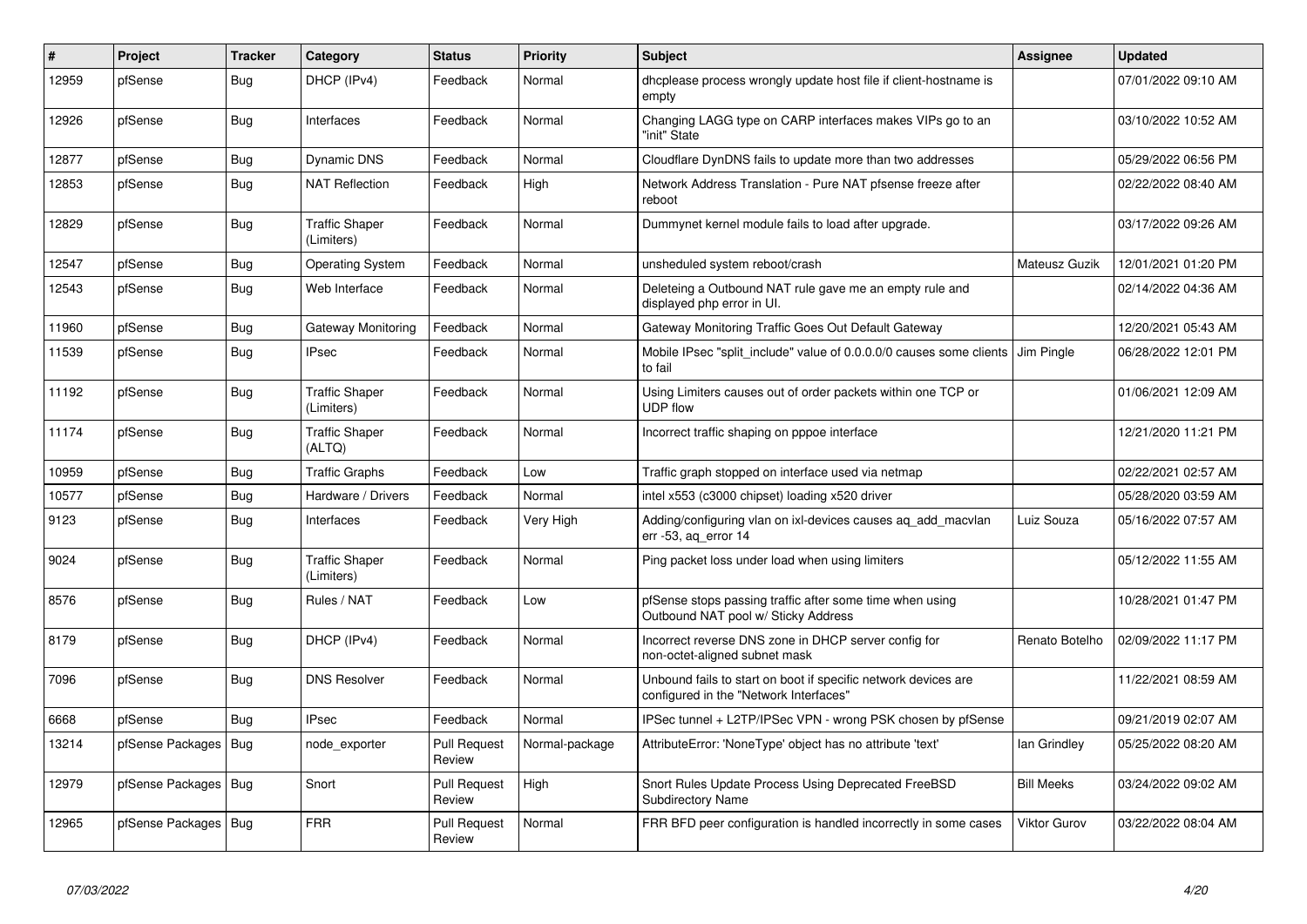| #     | Project          | <b>Tracker</b> | Category              | <b>Status</b>                 | Priority | <b>Subject</b>                                                                                              | <b>Assignee</b>                | <b>Updated</b>      |
|-------|------------------|----------------|-----------------------|-------------------------------|----------|-------------------------------------------------------------------------------------------------------------|--------------------------------|---------------------|
| 12507 | pfSense Packages | Bug            | softflowd             | <b>Pull Request</b><br>Review | Normal   | Add support for bi-directional flows in softflowd                                                           |                                | 11/11/2021 03:53 AM |
| 11377 | pfSense Packages | I Bug          | <b>FRR</b>            | <b>Pull Request</b><br>Review | Normal   | <b>FRR</b> deinstall                                                                                        |                                | 03/10/2021 08:21 AM |
| 13321 | pfSense          | Bug            | DHCP (IPv4)           | <b>Pull Request</b><br>Review | Normal   | dhcpleases handles duplicate hostnames incorrectly                                                          |                                | 06/30/2022 07:06 AM |
| 13303 | pfSense          | Bug            | <b>Dynamic DNS</b>    | <b>Pull Request</b><br>Review | Normal   | DynDNS - DNSExit no longer working                                                                          | Koen Zomers                    | 06/28/2022 12:01 PM |
| 13298 | pfSense          | Bug            | <b>Dynamic DNS</b>    | <b>Pull Request</b><br>Review | Normal   | Dynv6 does not check response code when updating                                                            | <b>Tiago Beling</b><br>d'Avila | 06/28/2022 12:01 PM |
| 13295 | pfSense          | Bug            | Gateway Monitoring    | <b>Pull Request</b><br>Review | Normal   | Incorrect function parameters for "get_dpinger_status()" call in<br>`qwlb.inc`                              |                                | 06/28/2022 12:01 PM |
| 13272 | pfSense          | Bug            | <b>Captive Portal</b> | <b>Pull Request</b><br>Review | Very Low | Voucher CSV output has leading space before voucher code                                                    | Jim Pingle                     | 06/28/2022 12:01 PM |
| 13258 | pfSense          | Bug            | Console Menu          | <b>Pull Request</b><br>Review | Low      | secret menu option 100                                                                                      | Jim Pingle                     | 06/28/2022 12:01 PM |
| 13243 | pfSense          | <b>Bug</b>     | OpenVPN               | <b>Pull Request</b><br>Review | Normal   | OpenVPN status for multi-user VPN shows info icon to display<br>RADIUS rules when there are none to display | Marcos<br>Mendoza              | 06/28/2022 12:01 PM |
| 13218 | pfSense          | Bug            | Interfaces            | <b>Pull Request</b><br>Review | Normal   | GIF-based interface MTU is assigned to parent interface on boot<br>when parent interface is a LAGG          | <b>Viktor Gurov</b>            | 06/28/2022 12:01 PM |
| 12947 | pfSense          | <b>Bug</b>     | DHCP (IPv6)           | <b>Pull Request</b><br>Review | Normal   | DHCP6 client does not take any action if the interface IPv6<br>address changes during renewal               |                                | 06/28/2022 12:01 PM |
| 12920 | pfSense          | Bug            | Gateway Monitoring    | <b>Pull Request</b><br>Review | Normal   | Gateway behavior differs when the gateway does not exist in<br>config.xml                                   | <b>Viktor Gurov</b>            | 06/28/2022 12:01 PM |
| 12757 | pfSense          | <b>Bug</b>     | Diagnostics           | <b>Pull Request</b><br>Review | Very Low | Clean up /etc/inc/filter.inc use of pfctl -F                                                                |                                | 06/28/2022 12:01 PM |
| 12720 | pfSense          | <b>Bug</b>     | Rules / NAT           | <b>Pull Request</b><br>Review | Normal   | Hide the "tag" field on non-floating tabs                                                                   | <b>Viktor Gurov</b>            | 01/24/2022 03:11 PM |
| 12673 | pfSense          | Bug            | Dashboard             | <b>Pull Request</b><br>Review | Normal   | Firewall Logs Widget fails to update at intervals below 5 seconds.                                          | <b>Viktor Gurov</b>            | 06/28/2022 12:01 PM |
| 12464 | pfSense          | <b>Bug</b>     | Logging               | <b>Pull Request</b><br>Review | Normal   | Syslog Auth messages are sent as Emergency Level                                                            |                                | 06/28/2022 12:01 PM |
| 12385 | pfSense          | Bug            | Virtual IP Addresses  | <b>Pull Request</b><br>Review | Normal   | delete VIP() does not check 1:1 NAT and Outbound NAT rules                                                  | Viktor Gurov                   | 06/28/2022 12:01 PM |
| 12225 | pfSense          | Bug            | Authentication        | <b>Pull Request</b><br>Review | Normal   | Group membership field is not needed for remote groups                                                      | Viktor Gurov                   | 06/28/2022 12:01 PM |
| 11877 | pfSense          | <b>Bug</b>     | Web Interface         | <b>Pull Request</b><br>Review | Very Low | Labels and description dissapear in firewall_schedule_edit.php                                              | <b>Viktor Gurov</b>            | 06/28/2022 12:01 PM |
| 9887  | pfSense          | Bug            | Rules / NAT           | <b>Pull Request</b><br>Review | Low      | Rule separator positions change when deleting multiple rules                                                |                                | 07/01/2022 02:25 PM |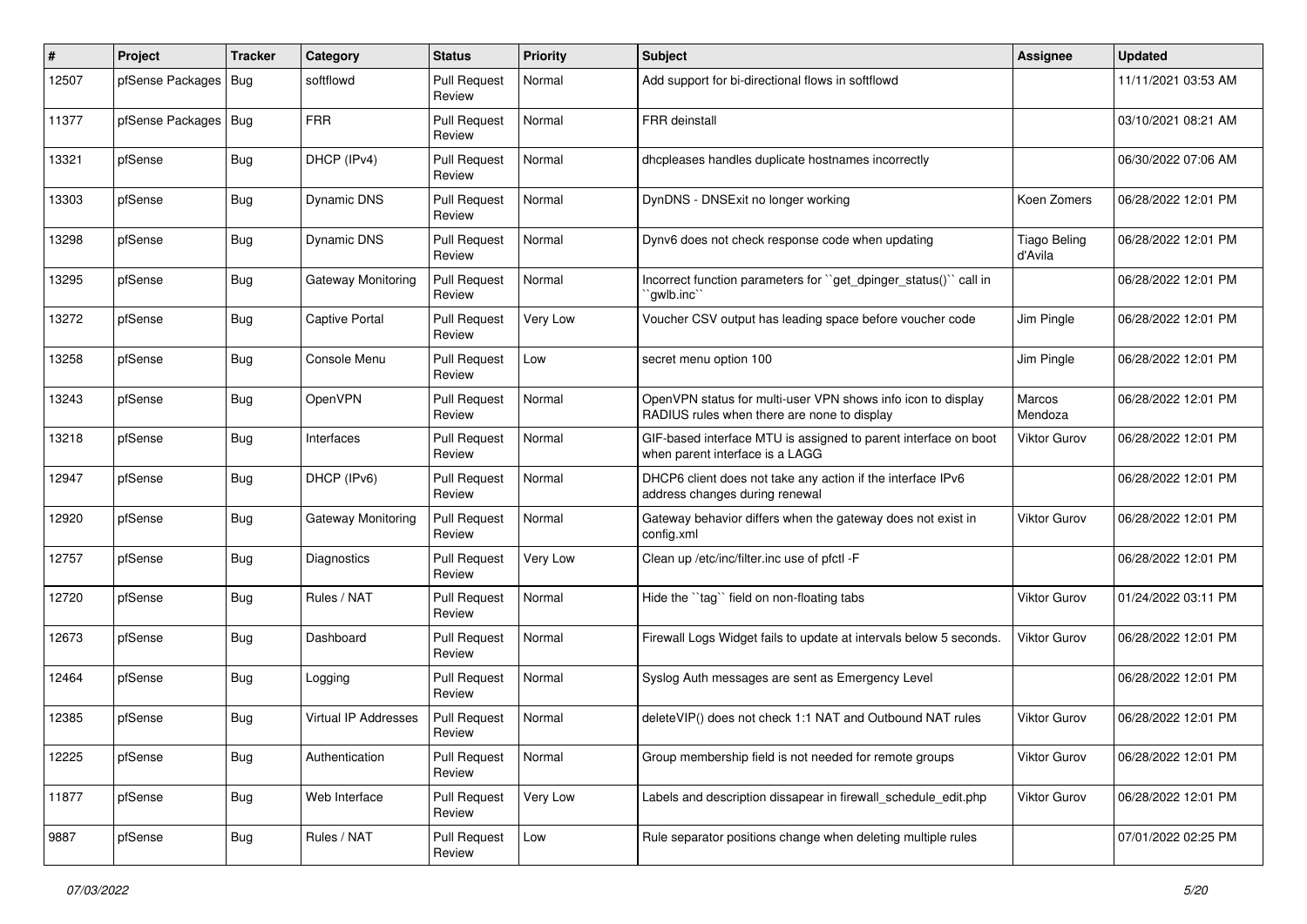| $\#$  | Project          | Tracker    | Category                            | <b>Status</b>                 | <b>Priority</b> | <b>Subject</b>                                                                                                  | <b>Assignee</b>          | <b>Updated</b>      |
|-------|------------------|------------|-------------------------------------|-------------------------------|-----------------|-----------------------------------------------------------------------------------------------------------------|--------------------------|---------------------|
| 7996  | pfSense          | Bug        | Web Interface                       | <b>Pull Request</b><br>Review | Very Low        | Unnecessary link tag in login page                                                                              | <b>Marcos</b><br>Mendoza | 06/28/2022 12:01 PM |
| 10502 | pfSense Packages | Bug        | lldpd                               | In Progress                   | Normal          | LLDP spamming errors on Netgate XG-7100                                                                         |                          | 04/21/2022 12:39 PM |
| 13093 | pfSense          | Bug        | Authentication                      | In Progress                   | Normal          | LDAP authentication fails with extended query and RFC2307<br>group lookups enabled                              | Chris Linstruth          | 06/28/2022 06:09 PM |
| 12144 | pfSense          | <b>Bug</b> | <b>Operating System</b>             | In Progress                   | Normal          | Bug in "df -t" filtering if two filesystems use the same mountpoint                                             | Mateusz Guzik            | 09/10/2021 10:07 AM |
| 8611  | pfSense          | Bug        | Interfaces                          | In Progress                   | Normal          | unable to receive IPv6 RA's on SG-1000, default route lost                                                      | Luiz Souza               | 02/01/2021 03:31 PM |
| 7389  | pfSense          | Bug        | <b>Traffic Shaper</b><br>(Limiters) | In Progress                   | Normal          | Limiter does not work with transparent proxy                                                                    | Luiz Souza               | 02/01/2021 03:31 PM |
| 3132  | pfSense          | <b>Bug</b> | Gateway Monitoring                  | In Progress                   | Normal          | Gateway events for IPv6 affect IPv4 services and vice versa                                                     | <b>Viktor Gurov</b>      | 06/28/2022 12:01 PM |
| 12101 | pfSense Packages | Bug        | arpwatch                            | Assigned                      | Normal          | ArpWatch Suppression Mac for "flip-flop" not suppressing                                                        | Viktor Gurov             | 10/09/2021 07:19 PM |
| 11836 | pfSense Packages | Bug        | <b>FRR</b>                          | Assigned                      | Normal          | FRR ACCEPTFILTER unstable                                                                                       | <b>Viktor Gurov</b>      | 02/14/2022 07:20 AM |
| 11054 | pfSense Packages | Bug        | FreeRADIUS                          | Assigned                      | Normal          | Check Client Certificate CN not working as described                                                            | <b>Viktor Gurov</b>      | 12/14/2021 07:22 AM |
| 13215 | pfSense          | <b>Bug</b> | <b>Captive Portal</b>               | Assigned                      | Normal          | Allowed MAC/IP/Hostname traffic counts for authorized users                                                     | Reid Linnemann           | 05/31/2022 05:31 PM |
| 9094  | pfSense          | Bug        | Hardware / Drivers                  | Assigned                      | Normal          | MBT console settings are not forced to video console                                                            |                          | 11/07/2018 10:23 AM |
| 7400  | pfSense          | <b>Bug</b> | <b>Traffic Graphs</b>               | Assigned                      | Normal          | Traffic Graphs show bad data on 2.3.3 1                                                                         | Jared Dillard            | 12/31/2021 05:47 PM |
| 7138  | pfSense          | Bug        | DHCP (IPv6)                         | Assigned                      | Normal          | Pfsense wide dhcpv6 client doesn't recognise ifid statement                                                     |                          | 04/21/2022 12:39 PM |
| 4298  | pfSense          | Bug        | <b>SNMP</b>                         | Assigned                      | Very Low        | Excessive errors from snmpd                                                                                     | Luiz Souza               | 09/13/2020 08:21 AM |
| 13154 | pfSense Packages | <b>Bug</b> | pfBlockerNG                         | Confirmed                     | Normal          | pfBlocker causing excessive CPU load                                                                            |                          | 06/28/2022 01:14 PM |
| 12956 | pfSense Packages | Bug        | Suricata                            | Confirmed                     | Normal          | suricata fails to use pcre in SID management (e.g. dropsid.conf)                                                |                          | 04/05/2022 12:52 PM |
| 7954  | pfSense Packages | <b>Bug</b> | Squid                               | Confirmed                     | Normal          | Package upgrade/reinstall gets stuck on deinstall if the<br>package-provided service is not running             |                          | 10/18/2017 12:04 PM |
| 3962  | pfSense Packages | Bug        | ladvd                               | Confirmed                     | Normal          | LADVD interface handling issues with lagg and bridge                                                            |                          | 12/05/2016 01:59 PM |
| 13226 | pfSense          | Bug        | <b>Captive Portal</b>               | Confirmed                     | Normal          | Captive Portal doesn't disconnect established OpenVPN link                                                      | Reid Linnemann           | 05/30/2022 10:38 AM |
| 12796 | pfSense          | Bug        | Upgrade                             | Confirmed                     | Normal          | 2.5.2 -> 2.6.0 upgrade segfaults if certain packages are installed.                                             |                          | 05/24/2022 07:43 AM |
| 11992 | pfSense          | Bug        | Virtual IP Addresses                | Confirmed                     | High            | GRE Tunnel - Does not work with a virtual IP as endpoint                                                        |                          | 06/04/2021 01:16 AM |
| 9384  | pfSense          | <b>Bug</b> | Interfaces                          | Confirmed                     | Normal          | devd putting "\$" before variable contents when using single quotes                                             |                          | 04/21/2022 12:39 PM |
| 9349  | pfSense          | Bug        | <b>IPsec</b>                        | Confirmed                     | Normal          | IPSec service start/stop/restart fails after settings change                                                    | Markus<br>Stockhausen    | 10/30/2020 01:33 PM |
| 9296  | pfSense          | Bug        | Aliases / Tables                    | Confirmed                     | Low             | Alias content is sometimes incomplete when mixing FQDN and IP   Reid Linnemann   06/18/2022 03:12 PM<br>address |                          |                     |
| 8502  | pfSense          | <b>Bug</b> | Web Interface                       | Confirmed                     | Low             | main (top) menu items do not drop down in some cases                                                            |                          | 07/06/2020 02:39 PM |
| 7553  | pfSense          | <b>Bug</b> | <b>Captive Portal</b>               | Confirmed                     | Very Low        | Captive portal on a parent interface blocks traffic on VLAN<br>interfaces too                                   |                          | 08/19/2018 03:15 PM |
| 6624  | pfSense          | Bug        | <b>IPsec</b>                        | Confirmed                     | Normal          | changes in IPsec config should down the connection                                                              | Jim Pingle               | 08/02/2021 12:08 PM |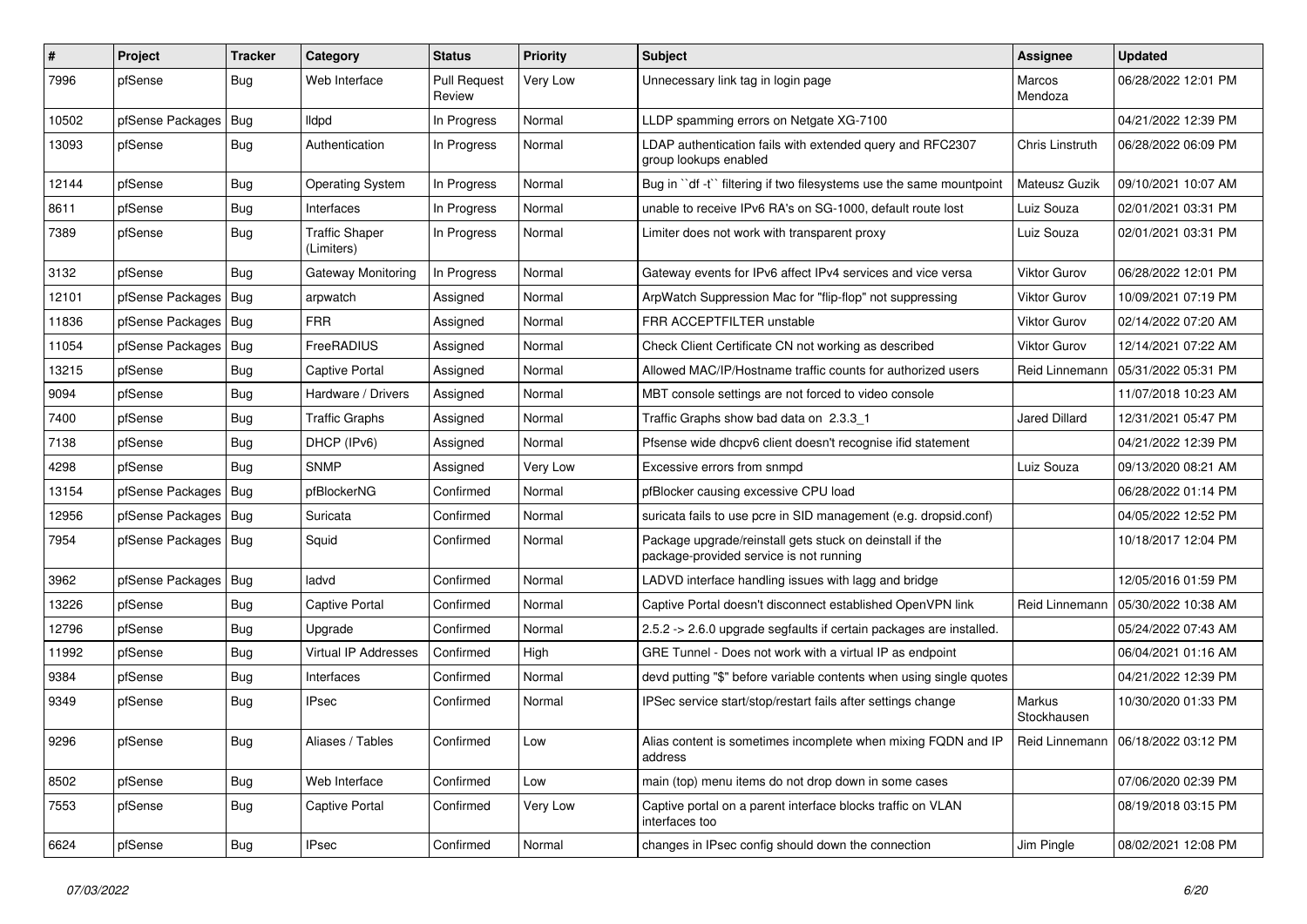| #    | Project | Tracker    | Category                | <b>Status</b> | <b>Priority</b> | Subject                                                                                                 | <b>Assignee</b>        | <b>Updated</b>      |
|------|---------|------------|-------------------------|---------------|-----------------|---------------------------------------------------------------------------------------------------------|------------------------|---------------------|
| 6614 | pfSense | Bug        | Web Interface           | Confirmed     | Normal          | Dashboard high CPU usage                                                                                |                        | 07/14/2016 03:04 PM |
| 6605 | pfSense | Bug        | Interfaces              | Confirmed     | Normal          | rc.linkup logic issues with actions taken                                                               |                        | 07/12/2016 07:46 PM |
| 6580 | pfSense | Bug        | <b>Operating System</b> | Confirmed     | Normal          | Bridge with down member interface sends ICMP unreachables<br>where it shouldn't                         |                        | 07/05/2016 05:40 PM |
| 6517 | pfSense | Bug        | <b>IPsec</b>            | Confirmed     | Normal          | Adding mobile IPsec phase 2 entries requires restart of<br>strongswan                                   |                        | 06/21/2016 11:04 PM |
| 6493 | pfSense | Bug        | Web Interface           | Confirmed     | Normal          | Dynamic DNS clients slow page load                                                                      |                        | 06/17/2016 03:43 AM |
| 6430 | pfSense | Bug        | <b>DNS Resolver</b>     | Confirmed     | Low             | pfsense should sanity-check hostnames when copying from<br>dhcpd.leases to /etc/hosts                   |                        | 08/13/2019 01:23 PM |
| 6370 | pfSense | Bug        | <b>IPsec</b>            | Confirmed     | Normal          | IPSEC bound to WAN gateway group and Dynamic DNS doesn't<br>to fail back tunnel to WAN on DDNS update   |                        | 08/31/2021 07:38 AM |
| 6362 | pfSense | Bug        | DHCP (IPv4)             | Confirmed     | Normal          | DHCP Client ID not used                                                                                 |                        | 07/09/2021 06:30 AM |
| 6333 | pfSense | <b>Bug</b> | Gateway Monitoring      | Confirmed     | Normal          | Bootup starts/restarts dpinger multiple times                                                           | Luiz Souza             | 11/16/2020 01:11 PM |
| 6255 | pfSense | Bug        | <b>PPP</b> Interfaces   | Confirmed     | Low             | PPP Country/Provider/Plan configuration not saved                                                       |                        | 04/25/2016 07:15 PM |
| 6220 | pfSense | <b>Bug</b> | <b>Operating System</b> | Confirmed     | Normal          | state mismatch with host-initiated traffic matching binat to IP not<br>locally assigned                 | Luiz Souza             | 06/08/2016 09:23 AM |
| 6167 | pfSense | <b>Bug</b> | <b>IPsec</b>            | Confirmed     | Normal          | IPsec IPComp not working                                                                                | George<br>Neville-Neil | 09/22/2020 06:07 PM |
| 6055 | pfSense | Bug        | Package System          | Confirmed     | Low             | Menu items may remain from packages no longer installed                                                 |                        | 06/18/2021 08:46 PM |
| 6011 | pfSense | Bug        | Web Interface           | Confirmed     | Low             | IPv6 link local fails HTTP REFERER check                                                                |                        | 09/04/2016 09:57 AM |
| 5887 | pfSense | Bug        | Interfaces              | Confirmed     | Normal          | hardware_offloading_applyflags sets/unsets most values when<br>already set correctly                    |                        | 07/06/2016 03:31 PM |
| 5791 | pfSense | Bug        | Rules / NAT             | Confirmed     | Normal          | tftp-proxy functionality is easilly broken by unrelated rules                                           |                        | 07/10/2016 12:24 AM |
| 5658 | pfSense | Bug        | Captive Portal          | Confirmed     | Low             | Files with the same name cannot be uploaded to multiple captive<br>portal zones                         |                        | 12/18/2015 07:19 PM |
| 5469 | pfSense | Bug        | Package System          | Confirmed     | Low             | package.dtd XSD schema is a piece of pathetic, useless,<br>unmaintained junk                            |                        | 11/22/2015 06:26 AM |
| 5413 | pfSense | Bug        | <b>DNS Resolver</b>     | Confirmed     | High            | Incorrect Handling of Unbound Resolver [service restarts, cache<br>loss, DNS service interruption]      |                        | 06/19/2022 11:11 PM |
| 5091 | pfSense | Bug        | Rules / NAT             | Confirmed     | Very Low        | In rule creation destination ports fields (from and to) are too small<br>to read ports aliases names    |                        | 01/07/2020 07:48 AM |
| 5075 | pfSense | <b>Bug</b> | Rules / NAT             | Confirmed     | Normal          | pf errors that don't return a line number on first line don't file notice                               |                        | 09/01/2015 06:42 PM |
| 4845 | pfSense | Bug        | CARP                    | Confirmed     | High            | CARP preemption doesn't switch to backup where connectivity<br>between systems is lost but not NIC link |                        | 07/28/2015 07:55 AM |
| 4500 | pfSense | <b>Bug</b> | UPnP/NAT-PMP            | Confirmed     | Normal          | Some miniupnp port mappings are not displayed in the Status<br>page                                     |                        | 04/25/2022 12:49 PM |
| 4474 | pfSense | <b>Bug</b> | Package System          | Confirmed     | Normal          | IP address change triggers reload of all packages                                                       |                        | 02/13/2017 07:21 AM |
| 4428 | pfSense | <b>Bug</b> | Interfaces              | Confirmed     | Normal          | Setting media option on em(4) leads to infinite link cycling                                            |                        | 07/06/2016 12:45 AM |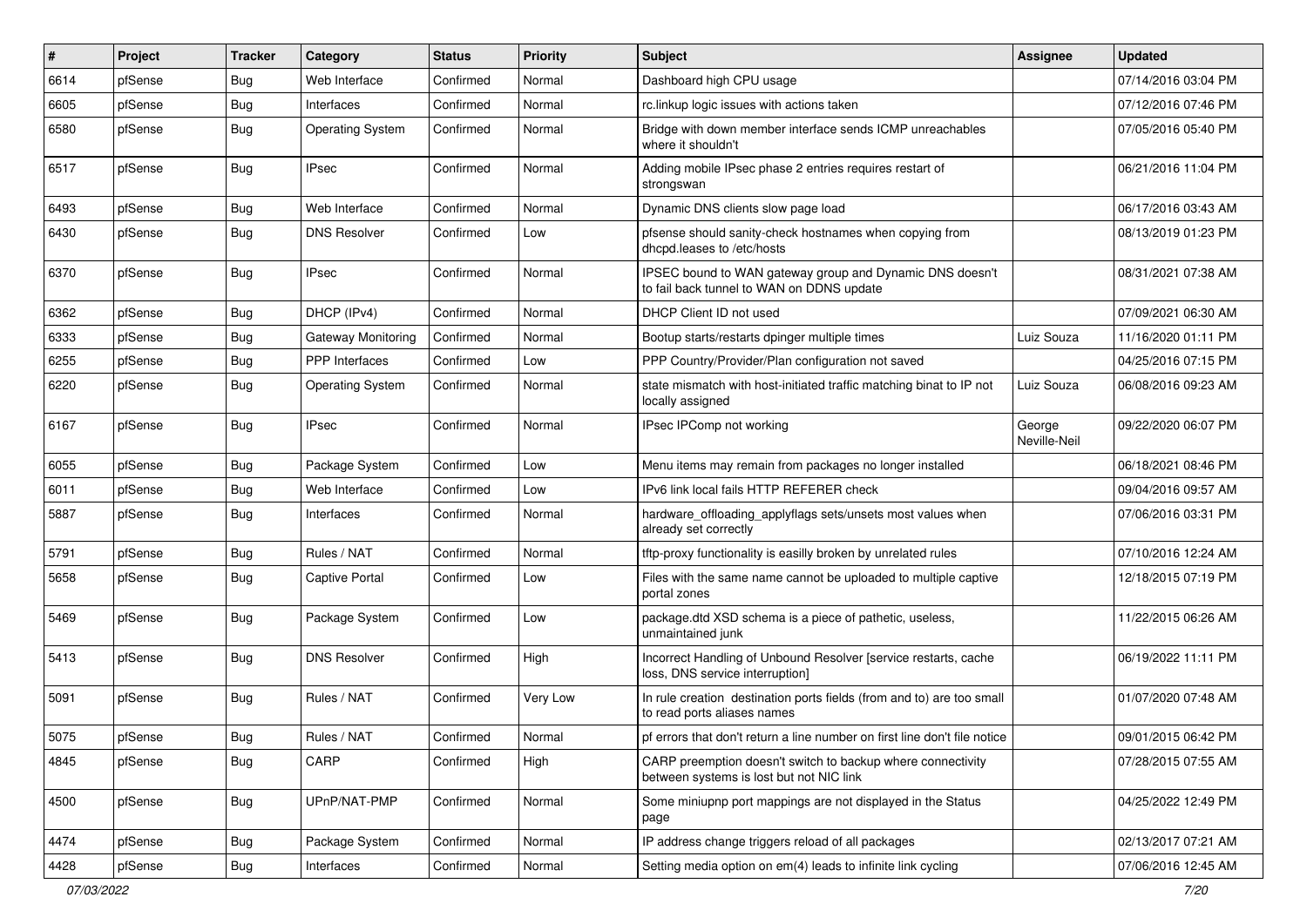| #     | Project                | <b>Tracker</b> | Category                            | <b>Status</b> | <b>Priority</b> | <b>Subject</b>                                                                           | Assignee       | <b>Updated</b>      |
|-------|------------------------|----------------|-------------------------------------|---------------|-----------------|------------------------------------------------------------------------------------------|----------------|---------------------|
| 4406  | pfSense                | <b>Bug</b>     | <b>Operating System</b>             | Confirmed     | Normal          | ALTQ problems with wireless cloned interfaces                                            | Luiz Souza     | 11/19/2015 12:06 AM |
| 4345  | pfSense                | Bug            | <b>Operating System</b>             | Confirmed     | Normal          | Traffic Shaping doesn't work with Xen netfront driver                                    |                | 12/31/2021 05:30 PM |
| 4154  | pfSense                | <b>Bug</b>     | User Manager /<br>Privileges        | Confirmed     | Normal          | RADIUS authentication not working over IPv6                                              |                | 04/21/2022 12:39 PM |
| 4061  | pfSense                | <b>Bug</b>     | DHCP (IPv4)                         | Confirmed     | Normal          | dhcpd doesn't send client-hostname to peer, breaking DHCP<br>lease registrations w/HA    |                | 02/24/2017 08:58 PM |
| 3889  | pfSense                | Bug            | <b>XML Parser</b>                   | Confirmed     | Low             | Non relevant changes in config.xml                                                       |                | 08/13/2019 12:23 PM |
| 3824  | pfSense                | Bug            | <b>Traffic Shaper</b><br>(Limiters) | Confirmed     | Normal          | Limiters on bridge break traffic outside locally-configured IP<br>subnets                | Luiz Souza     | 11/03/2016 07:16 PM |
| 3796  | pfSense                | <b>Bug</b>     | Diagnostics                         | Confirmed     | Normal          | States summary fails and is very slow with large state tables                            |                | 12/11/2021 08:03 PM |
| 2234  | pfSense                | <b>Bug</b>     | Web Interface                       | Confirmed     | Low             | Status: Traffic Graph - only shows interface's subnet                                    |                | 01/15/2022 08:33 PM |
| 2042  | pfSense                | <b>Bug</b>     | <b>NAT Reflection</b>               | Confirmed     | Low             | NAT reflection doesn't apply to self-initiated traffic                                   |                | 01/21/2021 10:38 PM |
| 1848  | pfSense                | Bug            | <b>Traffic Shaper</b><br>(Limiters) | Confirmed     | Normal          | Limiters after policy routing has taken place do not behave<br>correctly                 |                | 10/25/2014 09:18 PM |
| 1813  | pfSense                | Bug            | Rules / NAT                         | Confirmed     | Normal          | Static routes on WAN interfaces overridden by route-to for<br>firewall-initiated traffic |                | 11/09/2016 02:06 PM |
| 1186  | pfSense                | Bug            | <b>RRD Graphs</b>                   | Confirmed     | Normal          | When in pure routing mode the rrd graphs are blank                                       |                | 09/16/2015 04:31 PM |
| 13332 | pfSense Plus           | <b>Bug</b>     | Build / Release                     | New           | Normal          | HAProxy Broken after v22.05 and HAProxy v0.61 3                                          |                | 07/02/2022 11:34 PM |
| 13328 | pfSense Plus           | <b>Bug</b>     | Gateways                            | <b>New</b>    | Normal          | Wireguard Site-to-Site broken after upgrade to 22.05                                     |                | 07/03/2022 02:58 AM |
| 13325 | pfSense Plus           | Bug            | Dashboard                           | New           | Normal          | System Information Widget Reloading                                                      |                | 06/30/2022 12:00 PM |
| 13320 | pfSense Plus           | Bug            | Gateways                            | <b>New</b>    | Normal          | IP aliases with a CARP VIP parent are not available as VIP<br>choices for gateway groups |                | 06/29/2022 02:03 PM |
| 13282 | pfSense Plus           | Bug            | Aliases / Tables                    | <b>New</b>    | Normal          | FQDN Aliases Break if an Invalid Domain is Present in the Chain                          | Reid Linnemann | 07/02/2022 08:50 PM |
| 13206 | pfSense Plus           | <b>Bug</b>     | Hardware / Drivers                  | <b>New</b>    | Normal          | SG-3100 LED GPIO hangs                                                                   |                | 06/11/2022 07:01 PM |
| 13074 | pfSense Plus           | <b>Bug</b>     | Cryptographic<br>Modules            | <b>New</b>    | Normal          | AES-GCM with SafeXcel on Netgate 2100 causes MBUF overload                               |                | 06/12/2022 11:14 AM |
| 12974 | pfSense Plus           | <b>Bug</b>     | Installer                           | <b>New</b>    | Normal          | Typing anything into 1100/2100 recovery installer causes process<br>to stop              |                | 06/05/2022 04:10 PM |
| 12894 | pfSense Plus           | <b>Bug</b>     | Certificates                        | <b>New</b>    | Low             | duplicating freshly created certificates through refreshing                              |                | 03/03/2022 02:35 PM |
| 12759 | pfSense Plus           | Bug            | Package System                      | <b>New</b>    | Very Low        | Proprietary packages link to non-existant or non-public github<br>pages                  |                | 02/09/2022 10:43 AM |
| 12607 | pfSense Plus           | <b>Bug</b>     | Hardware / Drivers                  | <b>New</b>    | High            | Instability with Snort Inline with AWS Instances                                         |                | 07/02/2022 09:05 PM |
| 11770 | pfSense Plus           | Bug            | Hardware / Drivers                  | New           | Normal          | Pantech UML295 USB Modem No Longer Functional                                            |                | 04/01/2021 11:28 AM |
| 11626 | pfSense Plus           | Bug            | Authentication                      | <b>New</b>    | Normal          | Google LDAP connection failed due to lack of SNI for TLS 1.3                             | Luiz Souza     | 06/27/2022 07:23 AM |
| 13247 | pfSense Packages   Bug |                | open-vm-tools                       | <b>New</b>    | Low             | Open-VM-Tools service actions do not work                                                |                | 06/05/2022 07:09 PM |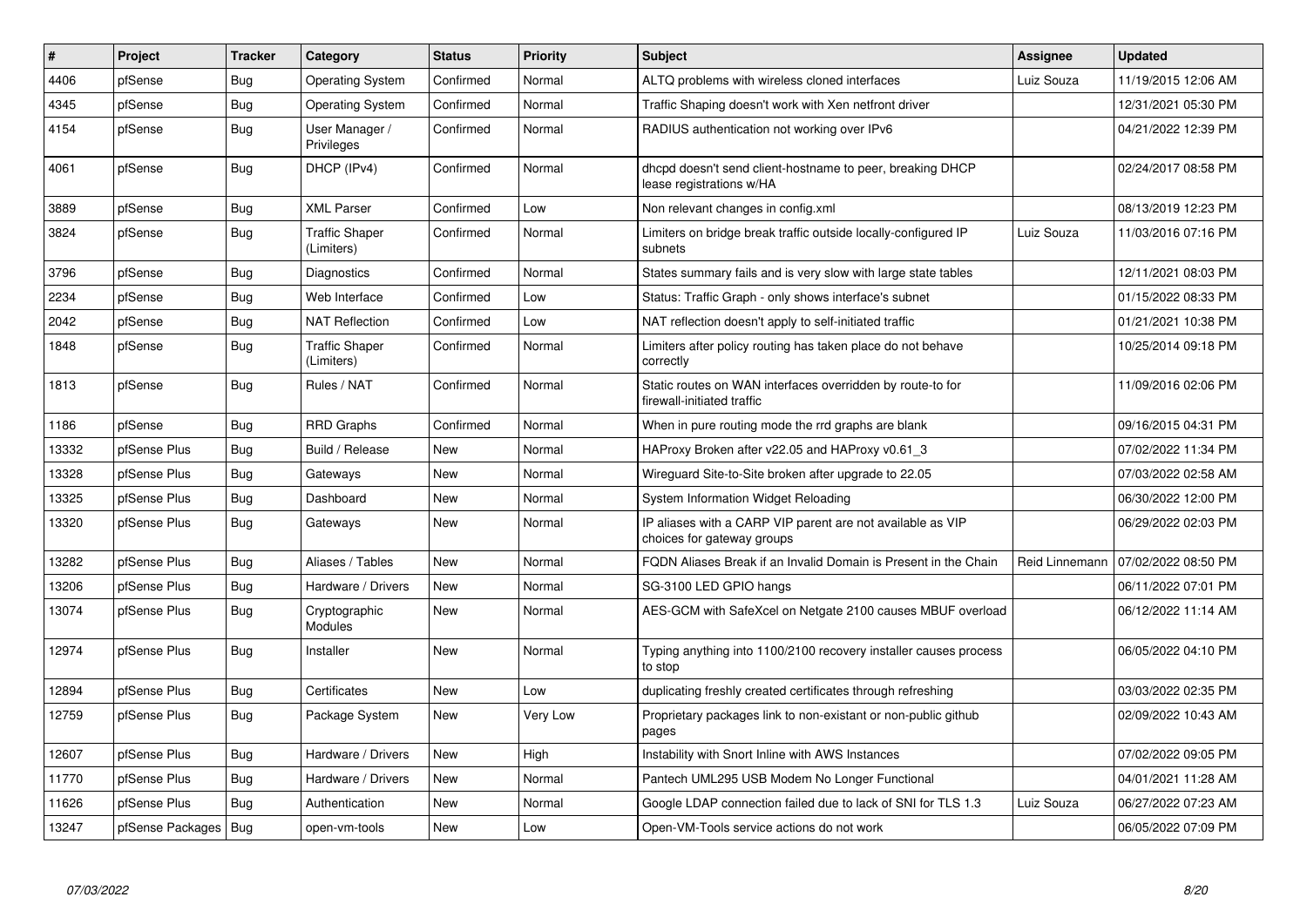| #     | Project                | <b>Tracker</b> | Category    | <b>Status</b> | <b>Priority</b> | Subject                                                                                                                               | <b>Assignee</b>       | <b>Updated</b>      |
|-------|------------------------|----------------|-------------|---------------|-----------------|---------------------------------------------------------------------------------------------------------------------------------------|-----------------------|---------------------|
| 13209 | pfSense Packages       | <b>Bug</b>     | pfBlockerNG | <b>New</b>    | Low             | Parsing Filter log by pfBlockerNG creates IP Block log with<br>Source/Destination mixed up or wrong Direcion                          | <b>Viktor Gurov</b>   | 05/25/2022 03:50 AM |
| 13202 | pfSense Packages       | Bug            | pfBlockerNG | <b>New</b>    | Normal          | Missing Protocols on IP Feed Groups Advanced<br>Inbound/Outbound Firewall Rule settings                                               |                       | 05/23/2022 08:58 AM |
| 13194 | pfSense Packages       | Bug            | pfBlockerNG | <b>New</b>    | Normal          | Remove dead Malc0de feed                                                                                                              |                       | 05/23/2022 05:16 AM |
| 13180 | pfSense Packages       | Bug            | pfBlockerNG | New           | High            | High CPU Utilization with pfb_filter <sup>[]</sup> since PfBlockerNG update to<br>devel 3.1.0 4                                       |                       | 06/14/2022 08:00 AM |
| 13141 | pfSense Packages       | Bug            | squidguard  | <b>New</b>    | Normal          | wrong page squidguard block                                                                                                           |                       | 05/09/2022 05:33 PM |
| 13128 | pfSense Packages       | Bug            | Zabbix      | New           | Normal          | Zabbix Agent 6: HA Server Setup                                                                                                       |                       | 05/05/2022 01:55 AM |
| 13073 | pfSense Packages   Bug |                | Squid       | New           | Normal          | ClamAV - clamd dies with high CPU load and thus the C-ICAP of<br>squid-reverse proxy causes http:500 errors                           |                       | 04/19/2022 05:38 AM |
| 13053 | pfSense Packages   Bug |                | <b>ACME</b> | <b>New</b>    | Normal          | LoopiaAPI error handling                                                                                                              |                       | 05/05/2022 10:58 AM |
| 13045 | pfSense Packages       | Bug            | WireGuard   | <b>New</b>    | Normal          | Firewall floating rules ignore WireGuard traffic                                                                                      |                       | 04/11/2022 09:40 AM |
| 13043 | pfSense Packages       | Bug            | WireGuard   | New           | Normal          | OSPF over Wireguard interface doesn't populate neighbors after<br>reboot                                                              |                       | 04/11/2022 09:22 AM |
| 13018 | pfSense Packages       | Bug            | pfBlockerNG | New           | Normal          | TLD and DNSBL Safesearch DOH conflict disables TLD block<br>when conflicting DOH FQDN is deselected or whitelisted                    |                       | 04/01/2022 05:59 PM |
| 12982 | pfSense Packages   Bug |                | FreeRADIUS  | New           | Normal          | FreeRadius RadReply table entries missing from pf                                                                                     |                       | 06/19/2022 05:38 PM |
| 12924 | pfSense Packages   Bug |                | WireGuard   | New           | Normal          | DNS Resolver WireGuard ACL Inconsistency                                                                                              | Christian<br>McDonald | 04/10/2022 10:36 AM |
| 12916 | pfSense Packages       | <b>Bug</b>     | pfBlockerNG | <b>New</b>    | Normal          | pfBlockerNG-devel cron job does not trigger xmlrpc sync                                                                               | <b>Viktor Gurov</b>   | 04/11/2022 12:55 PM |
| 12899 | pfSense Packages       | Bug            | Suricata    | New           | Normal          | Suricata doesn't honor Pass List                                                                                                      |                       | 03/04/2022 01:22 PM |
| 12845 | pfSense Packages   Bug |                | softflowd   | New           | Normal          | softflowd wrong vlan tag                                                                                                              |                       | 02/21/2022 10:40 AM |
| 12822 | pfSense Packages       | Bug            | pfBlockerNG | New           | Normal          | IPv4 Source ASN format not working                                                                                                    |                       | 02/18/2022 10:47 AM |
| 12767 | pfSense Packages       | <b>Bug</b>     | Avahi       | New           | Normal          | `Package radavahi-daemon does does not exist in current<br>pfSense version and it has been removed" message on pfSense<br>2.7 restore |                       | 02/07/2022 11:28 AM |
| 12760 | pfSense Packages       | Bug            | WireGuard   | <b>New</b>    | Normal          | Link-local addresses disallowed on Wireguard interfaces                                                                               | Christian<br>McDonald | 02/07/2022 03:50 AM |
| 12751 | pfSense Packages   Bug |                | <b>FRR</b>  | New           | Normal          | Improve FRR route restoration after gateway events                                                                                    |                       | 02/06/2022 11:07 PM |
| 12732 | pfSense Packages   Bug |                | squidguard  | New           | High            | Squid https filtering squidguard acl target list - erratic behaviour                                                                  |                       | 01/26/2022 09:11 AM |
| 12670 | pfSense Packages   Bug |                | <b>ACME</b> | New           | Normal          | ACME package writes credentials to system log                                                                                         | <b>Viktor Gurov</b>   | 03/07/2022 10:58 AM |
| 12667 | pfSense Packages   Bug |                | WireGuard   | New           | Normal          | Firewall Crashed After Upgrading Wireguard                                                                                            |                       | 01/07/2022 09:18 AM |
| 12655 | pfSense Packages   Bug |                | Telegraf    | New           | Normal          | telegraf, wireguard plugin failing                                                                                                    |                       | 12/30/2021 05:51 PM |
| 12623 | pfSense Packages   Bug |                | ACME        | New           | Normal          | acme.sh package   DNS-ISPConfig settings                                                                                              | <b>Viktor Gurov</b>   | 03/10/2022 03:42 PM |
| 12608 | pfSense Packages   Bug |                | WireGuard   | New           | High            | WireGuard tunnels monitored by dpinger causing system to stop<br>routing completely in certain situations                             | Christian<br>McDonald | 12/16/2021 03:14 PM |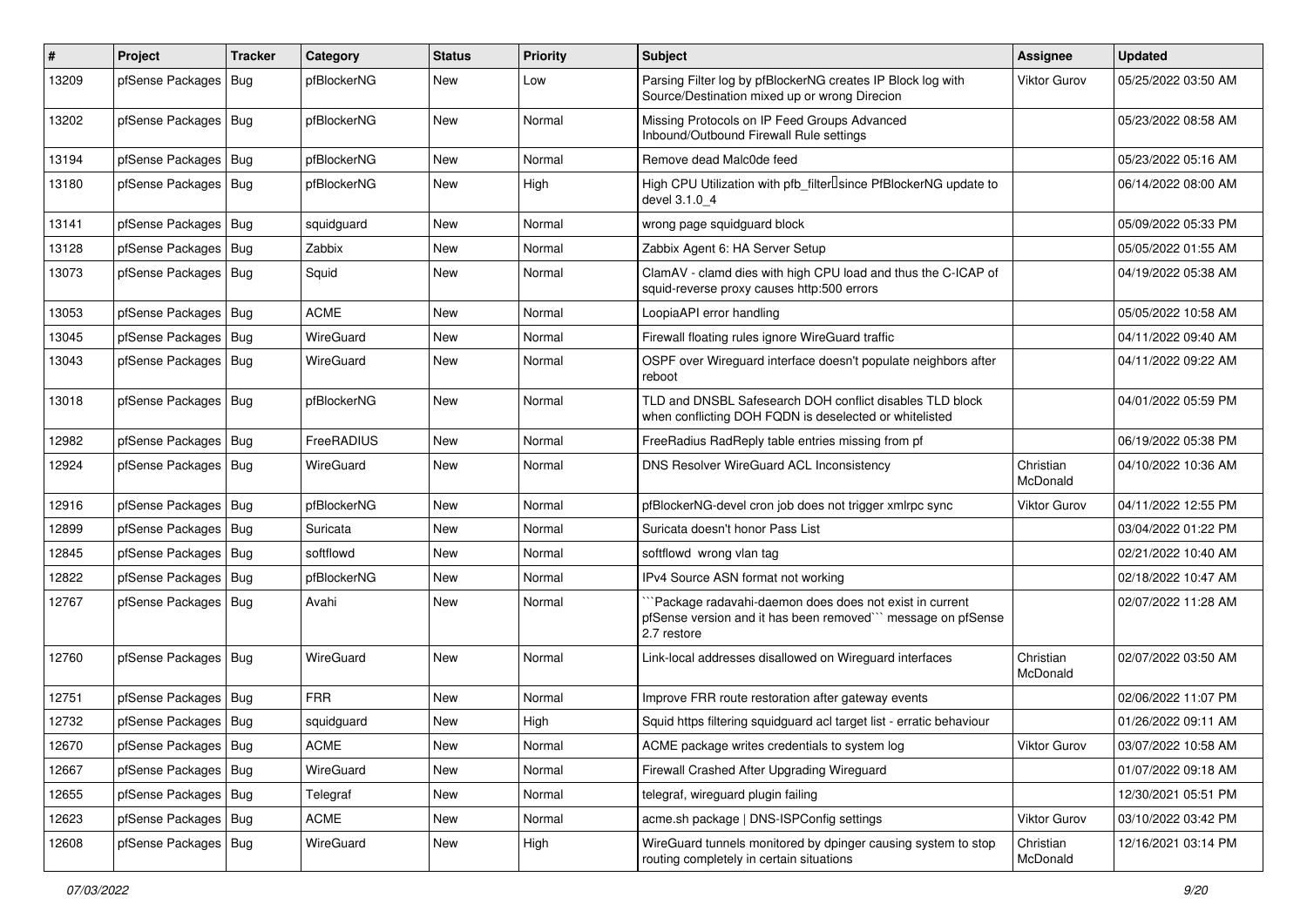| $\vert$ # | Project                | <b>Tracker</b> | Category                     | <b>Status</b> | <b>Priority</b> | Subject                                                                          | <b>Assignee</b> | <b>Updated</b>      |
|-----------|------------------------|----------------|------------------------------|---------------|-----------------|----------------------------------------------------------------------------------|-----------------|---------------------|
| 12538     | pfSense Packages       | Bug            | <b>PIMD</b>                  | New           | Normal          | PIMD sub-interface bug                                                           |                 | 11/20/2021 09:44 PM |
| 12444     | pfSense Packages   Bug |                | ntop                         | New           | Normal          | ntopng throws errors when viewing single host                                    |                 | 10/11/2021 12:39 PM |
| 12338     | pfSense Packages   Bug |                | <b>RRD Summary</b>           | New           | Normal          | RRD Summary does not report data on 3100                                         |                 | 04/15/2022 02:54 PM |
| 12286     | pfSense Packages   Bug |                | FreeRADIUS                   | New           | Normal          | Add support for ntlm_auth in LDAP                                                |                 | 08/20/2021 08:27 AM |
| 12260     | pfSense Packages       | Bug            | ntop                         | <b>New</b>    | Normal          | Update popup and version missmatch?                                              |                 | 01/08/2022 05:53 AM |
| 12188     | pfSense Packages   Bug |                | OpenVPN Client<br>Export     | New           | Normal          | client export breaks multi remote configurations                                 |                 | 10/02/2021 05:58 PM |
| 12178     | pfSense Packages   Bug |                | WireGuard                    | New           | Low             | WireGuard always shows 'Configuring WireGuard tunnelsdone.'<br>message on boot   |                 | 07/30/2021 06:58 AM |
| 12130     | pfSense Packages   Bug |                | Zeek                         | New           | Normal          | Zeek fails to start                                                              |                 | 07/15/2021 02:00 AM |
| 12126     | pfSense Packages       | Bug            | FreeRADIUS                   | New           | Normal          | freeradius3 0.15.7 31                                                            |                 | 10/11/2021 08:21 AM |
| 12084     | pfSense Packages   Bug |                | <b>FRR</b>                   | New           | Normal          | libfrr.so.0 error on SG-1100                                                     |                 | 06/26/2021 08:22 AM |
| 12033     | pfSense Packages       | Bug            | pfBlockerNG                  | New           | Normal          | maxmindb and _sqlite3 modules not found                                          |                 | 10/01/2021 04:42 AM |
| 12009     | pfSense Packages       | Bug            | Zabbix                       | New           | Normal          | Zabbix Agent starts twice by /etc/rc.start packages                              |                 | 06/08/2021 01:35 AM |
| 11997     | pfSense Packages   Bug |                | <b>IPsec Profile Wizard</b>  | New           | Normal          | Add Support for Android Strongswan Profiles in the Profile Wizard                | Jim Pingle      | 07/10/2021 07:51 PM |
| 11970     | pfSense Packages       | Bug            | Coreboot                     | New           | Normal          | Netgate Firmware Upgrade Doesn't Work on XG-2758                                 |                 | 04/21/2022 12:39 PM |
| 11898     | pfSense Packages       | Bug            | apcupsd                      | New           | Normal          | PHP error from apcupsd dashboard widget                                          |                 | 05/07/2021 09:12 AM |
| 11848     | pfSense Packages       | Bug            | Squid                        | New           | Normal          | Issue with squid cache download speed                                            |                 | 04/23/2021 09:30 PM |
| 11841     | pfSense Packages   Bug |                | <b>FRR</b>                   | New           | Normal          | FRR access lists default bahavior changed to permit by default                   |                 | 04/22/2021 09:52 AM |
| 11835     | pfSense Packages   Bug |                | <b>FRR</b>                   | New           | Normal          | FRR OSPF redistributed connected routes disappearing                             |                 | 04/22/2021 07:11 AM |
| 11802     | pfSense Packages       | Bug            | FreeRADIUS                   | <b>New</b>    | Normal          | FreeRADIUS sync                                                                  |                 | 05/10/2021 04:18 AM |
| 11797     | pfSense Packages   Bug |                | <b>Status Traffic Totals</b> | New           | Normal          | Traffic Totals lost upon reboot when using a ramdisk for /var and<br>/tmp        | John Cornwell   | 04/10/2021 06:27 PM |
| 11780     | pfSense Packages       | Bug            | Suricata                     | New           | Very High       | Suricata package fails to prune suricata.log                                     |                 | 08/06/2021 07:18 AM |
| 11777     | pfSense Packages       | Bug            | Unbound                      | New           | Very Low        | Input validation prevents DNS Resolver from being disabled                       |                 | 04/05/2021 05:51 PM |
| 11763     | pfSense Packages       | Bug            | Status_Monitoring            | New           | Normal          | Traffic graphs refresh issue                                                     |                 | 05/03/2021 09:44 AM |
| 11742     | pfSense Packages       | Bug            | Suricata                     | New           | Normal          | Blocking / Unblocking is not working correctly.                                  |                 | 09/01/2021 11:08 AM |
| 11650     | pfSense Packages   Bug |                | <b>FRR</b>                   | New           | Very Low        | FRR configuration broken on restore of manually edited FRR<br>config sections    |                 | 03/10/2021 08:50 AM |
| 11610     | pfSense Packages   Bug |                | NET-SNMP                     | New           | Normal          | NET-SNMP is not setting the correct permissions on AgentX                        |                 | 06/28/2021 07:54 AM |
| 11592     | pfSense Packages   Bug |                | node_exporter                | New           | Normal          | Node exporter can not read system statistics                                     |                 | 10/15/2021 09:37 PM |
| 11572     | pfSense Packages   Bug |                | pfBlockerNG                  | New           | High            | Auto created firewall rules have IPv4 as protocol only - even for<br>IPv6 lists. |                 | 06/25/2022 10:59 AM |
| 11563     | pfSense Packages   Bug |                | <b>BIND</b>                  | New           | High            | BIND GUI writes TXT records > 255 characters                                     |                 | 02/27/2021 07:11 AM |
| 11525     | pfSense Packages   Bug |                | Suricata                     | New           | Normal          | pfsense 2.5.0 release version for vlan issue to suricata                         |                 | 11/11/2021 08:16 AM |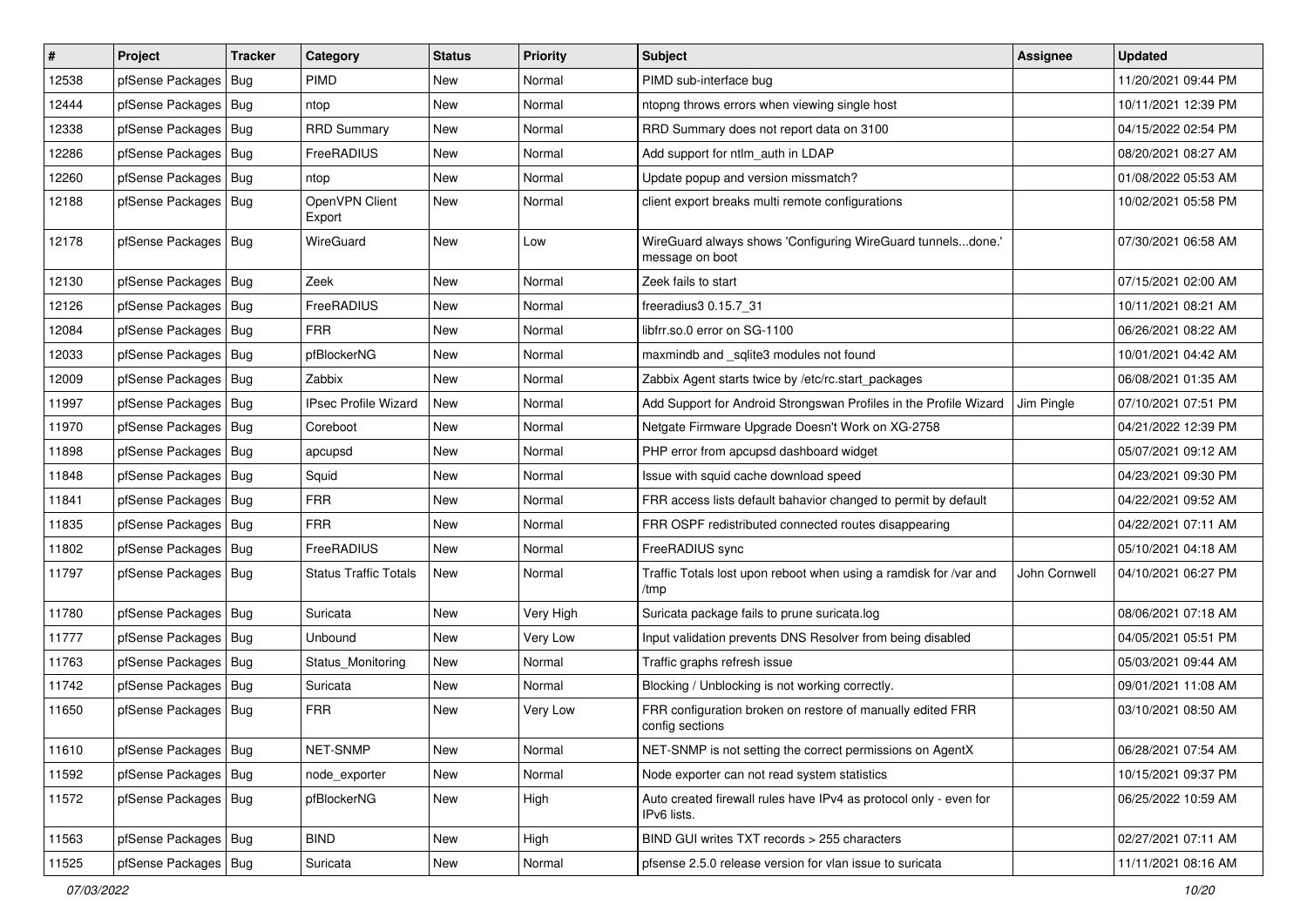| #     | Project                | <b>Tracker</b> | Category          | <b>Status</b> | <b>Priority</b> | <b>Subject</b>                                                                                                         | <b>Assignee</b> | <b>Updated</b>      |
|-------|------------------------|----------------|-------------------|---------------|-----------------|------------------------------------------------------------------------------------------------------------------------|-----------------|---------------------|
| 11522 | pfSense Packages       | Bug            | Zabbix            | New           | Normal          | fping6 error                                                                                                           |                 | 02/24/2021 07:13 AM |
| 11509 | pfSense Packages   Bug |                | <b>LCDProc</b>    | New           | Low             | LCD package - not starting at boot - stop and start in Status<br>Window not possible                                   |                 | 02/23/2021 10:55 AM |
| 11493 | pfSense Packages   Bug |                | Zabbix            | <b>New</b>    | Very Low        | After upgrade zabbix proxy wont start                                                                                  |                 | 02/21/2021 05:31 AM |
| 11490 | pfSense Packages       | Bug            | Service Watchdog  | New           | Very Low        | Service Watchdog - Impacts Reboots and Package Updates                                                                 |                 | 02/22/2021 12:07 PM |
| 11479 | pfSense Packages       | Bug            | snmptt            | New           | Normal          | snmptt 1.4.2 does not work in daemon mode                                                                              |                 | 02/20/2021 04:37 PM |
| 11414 | pfSense Packages   Bug |                | pfBlockerNG       | New           | Normal          | Enabling feed "Public_DNS4_all" breaks some Google services                                                            |                 | 02/13/2021 02:46 AM |
| 11398 | pfSense Packages       | Bug            | pfBlockerNG       | New           | Normal          | pfBlocker upgrade hangs forever                                                                                        |                 | 04/21/2022 12:39 PM |
| 11375 | pfSense Packages       | Bug            | apcupsd           | New           | Normal          | UPS Type <blank> for USB APC</blank>                                                                                   |                 | 02/26/2021 11:10 AM |
| 11261 | pfSense Packages   Bug |                | pfBlockerNG       | New           | Normal          | pfBlockerNG ASN numbers in IPv4 (/IPv6) Custom_List generate<br>error(s) "Invalid numeric literal at line 1, column 7" |                 | 01/28/2021 08:34 AM |
| 11235 | pfSense Packages   Bug |                | Filer             | New           | Normal          | Filer run script when "state" unchanged                                                                                |                 | 01/08/2021 07:24 AM |
| 11182 | pfSense Packages       | Bug            | <b>NRPE</b>       | <b>New</b>    | Normal          | NRPE in HA syncs the bind IP                                                                                           |                 | 12/01/2021 02:15 AM |
| 11158 | pfSense Packages       | Bug            | <b>FRR</b>        | New           | High            | <b>FRR Prefix Lists</b>                                                                                                |                 | 12/30/2020 04:55 PM |
| 11074 | pfSense Packages   Bug |                | <b>BIND</b>       | New           | Low             | bind Zone Settings Zones, Save button opens "Confirmation<br>required to save changes"                                 |                 | 11/16/2020 11:08 AM |
| 11040 | pfSense Packages       | <b>Bug</b>     | pfBlockerNG       | <b>New</b>    | Normal          | pfb_filter core faults when clearing firewall log                                                                      |                 | 11/07/2020 01:44 PM |
| 11036 | pfSense Packages       | Bug            | haproxy           | New           | Normal          | <b>HAproxy ACL</b>                                                                                                     |                 | 02/11/2022 11:27 AM |
| 11000 | pfSense Packages       | Bug            | haproxy           | New           | Very Low        | haproxy deprecated trick suggested                                                                                     |                 | 12/23/2020 02:55 PM |
| 10994 | pfSense Packages   Bug |                | squidguard        | New           | Low             | SquidGuard Blacklists Restore Default button does not work                                                             |                 | 10/20/2020 12:26 PM |
| 10989 | pfSense Packages       | Bug            | Snort             | New           | Low             | Snort alert page has hidden characters in IPv6 address                                                                 |                 | 10/17/2020 04:06 PM |
| 10935 | pfSense Packages       | Bug            | <b>FRR</b>        | New           | Normal          | FRR 0.6.7-6 - BGPD service recycled IPv6 without Route Map                                                             |                 | 12/30/2020 05:00 PM |
| 10845 | pfSense Packages       | Bug            | apcupsd           | <b>New</b>    | Normal          | apcupsd doesn't stop when not enabled                                                                                  |                 | 08/24/2020 10:16 AM |
| 10791 | pfSense Packages   Bug |                | PIMD              | New           | Normal          | Valid (vlan)interfaces do not get vif reporting "Invalid phyint<br>address"                                            |                 | 10/06/2020 09:20 AM |
| 10783 | pfSense Packages   Bug |                | ntop              | <b>New</b>    | Normal          | NtopNG is very unstable on arm64                                                                                       |                 | 07/22/2020 09:07 AM |
| 10760 | pfSense Packages       | Bug            | <b>BIND</b>       | New           | High            | pfSense BIND 9.14.12 server terminates due to assertion failure                                                        |                 | 07/11/2020 04:53 PM |
| 10695 | pfSense Packages   Bug |                | FreeRADIUS        | New           | Normal          | Free Radius Accounting skipping MBs after reboot due to power<br>down                                                  |                 | 06/24/2020 04:49 AM |
| 10693 | pfSense Packages   Bug |                | <b>BIND</b>       | New           | Normal          | pfSense Bind Zone Editor UI does not update zone serial number<br>when a change is made                                |                 | 09/01/2021 12:51 AM |
| 10606 | pfSense Packages   Bug |                | Snort             | New           | Normal          | Snort Inline stopped working after upgrade to FreeBSD 12.1<br>(network traffic blocked after heavy load randomly)      |                 | 05/28/2020 10:06 AM |
| 10601 | pfSense Packages   Bug |                | Status Monitoring | New           | Normal          | Dashboard->Traffic Graphs Scale is capped for outbound                                                                 |                 | 05/29/2020 10:13 AM |
| 10590 | pfSense Packages   Bug |                | pfBlockerNG       | New           | Normal          | pfBlockerNG: Invalid argument supplied for foreach()                                                                   |                 | 05/26/2020 08:22 AM |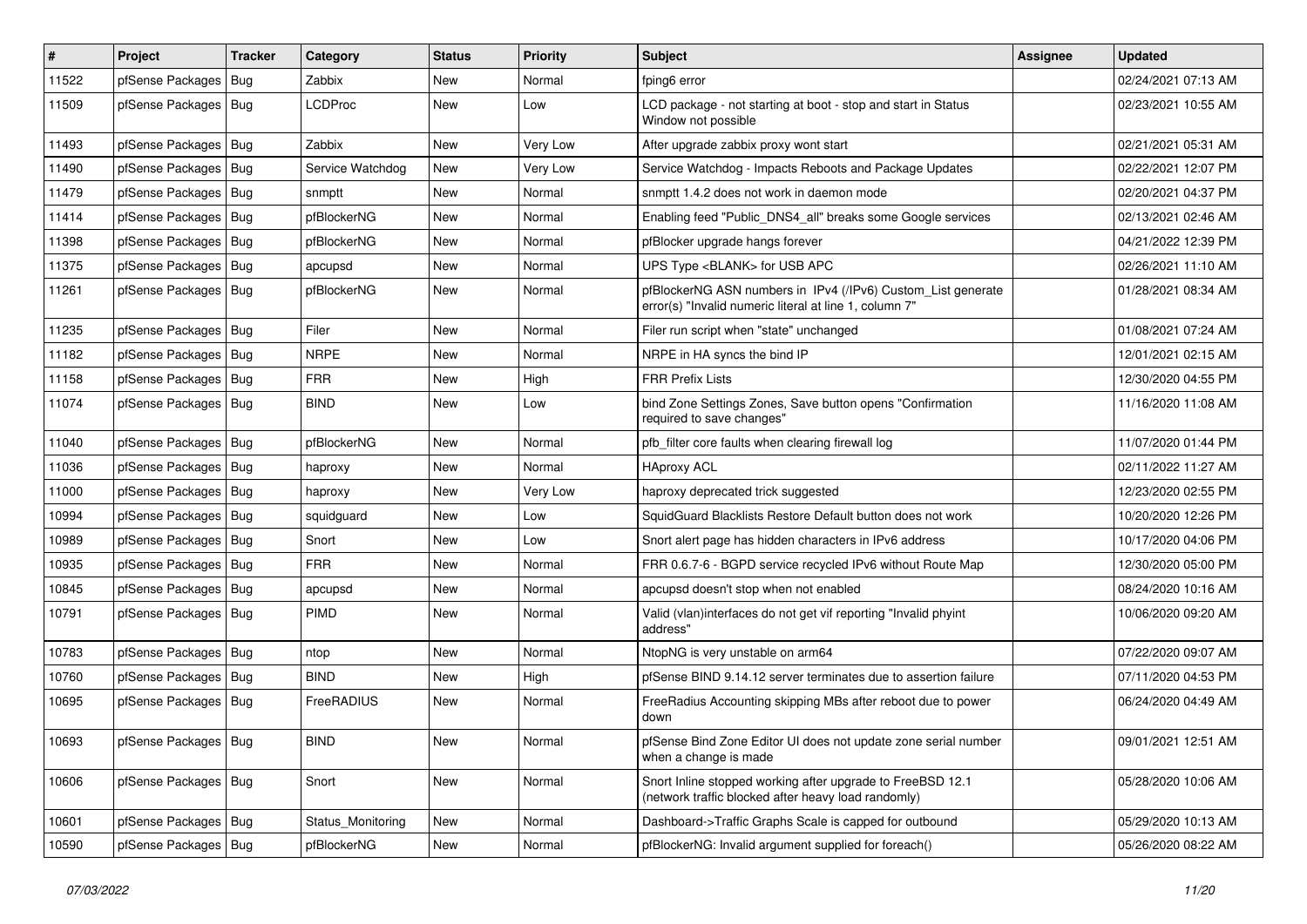| #     | Project                | <b>Tracker</b> | Category                     | <b>Status</b> | <b>Priority</b> | <b>Subject</b>                                                                                                                                              | <b>Assignee</b>      | <b>Updated</b>      |
|-------|------------------------|----------------|------------------------------|---------------|-----------------|-------------------------------------------------------------------------------------------------------------------------------------------------------------|----------------------|---------------------|
| 10526 | pfSense Packages       | Bug            | pfBlockerNG                  | New           | Normal          | Package pfBlockerNG Crashes on Alert view                                                                                                                   |                      | 05/04/2020 08:59 AM |
| 10516 | pfSense Packages       | Bug            | <b>FRR</b>                   | New           | Normal          | FRR Access list                                                                                                                                             |                      | 12/06/2020 11:02 PM |
| 10503 | pfSense Packages       | Bug            | <b>FRR</b>                   | New           | Normal          | Flapping any GW in multi-WAN influences restating all IPsec<br>tunnels in FRR which leads to dropping all IPsec VTI static routes<br>and related BGP issues |                      | 05/08/2020 07:51 PM |
| 10487 | pfSense Packages       | Bug            | Telegraf                     | <b>New</b>    | Normal          | Telegraf package not sending logs to influxdb server                                                                                                        |                      | 05/03/2020 07:09 PM |
| 10436 | pfSense Packages   Bug |                | softflowd                    | New           | Normal          | softflowd no longer sends flow data after upgrade ( $v0.9.9$ 1 -><br>V1.0.0)                                                                                |                      | 06/07/2022 12:25 AM |
| 10429 | pfSense Packages   Bug |                | <b>Status Traffic Totals</b> | <b>New</b>    | Normal          | Status Traffic Total broken 2.4.5                                                                                                                           | <b>Jared Dillard</b> | 02/27/2021 07:55 PM |
| 10370 | pfSense Packages   Bug |                | ntop                         | <b>New</b>    | Normal          | ntopng Timeseries not send to InfluxDB                                                                                                                      |                      | 03/30/2020 09:42 AM |
| 10294 | pfSense Packages   Bug |                | <b>FRR</b>                   | New           | Normal          | FRR Route Counts Incorrect on Status Page                                                                                                                   | Jim Pingle           | 02/26/2020 11:08 AM |
| 10292 | pfSense Packages       | Bug            | Suricata                     | New           | Normal          | Suricata not respecting SID Mgmt list                                                                                                                       |                      | 02/27/2020 01:02 PM |
| 10279 | pfSense Packages   Bug |                | open-vm-tools                | New           | Normal          | pfSense's OpenVM Tools on ESXi 6.7 no longer provides guest<br>vm functionality                                                                             |                      | 03/01/2020 06:07 PM |
| 10278 | pfSense Packages   Bug |                | pfBlockerNG                  | New           | Normal          | pfBlockerNG: Formatting issue on DNSBL stats page                                                                                                           |                      | 02/24/2020 01:36 PM |
| 10265 | pfSense Packages       | <b>Bug</b>     | <b>Notes</b>                 | New           | Very Low        | Adding a Note with malformed title will force system restore                                                                                                |                      | 02/27/2020 10:12 AM |
| 10253 | pfSense Packages       | Bug            | pfBlockerNG                  | New           | Normal          | pfblockerng-devel uses user interface for VIP causing issues with<br>other services                                                                         |                      | 02/11/2020 09:17 AM |
| 10252 | pfSense Packages       | Bug            | pfBlockerNG                  | New           | High            | pfblockerng-devel                                                                                                                                           |                      | 02/11/2020 05:18 PM |
| 10188 | pfSense Packages   Bug |                | pfBlockerNG                  | New           | Normal          | Reputation tab is not working                                                                                                                               |                      | 01/24/2020 10:06 AM |
| 10164 | pfSense Packages   Bug |                | pfBlockerNG                  | New           | Normal          | pfBlockerNG dashboard widget position is not maintained when<br>updating                                                                                    |                      | 01/06/2020 10:06 AM |
| 9999  | pfSense Packages   Bug |                | pfBlockerNG                  | New           | Normal          | unbound fatal error if System Domain in DNSBL and System<br>Domain Local Zone Type is Redirect                                                              |                      | 12/25/2019 08:10 AM |
| 9934  | pfSense Packages       | Bug            | Suricata                     | New           | Normal          | suricata update kills WAN interface                                                                                                                         |                      | 02/20/2020 09:17 AM |
| 9895  | pfSense Packages   Bug |                | Snort                        | New           | Normal          | snort reinstallation failed                                                                                                                                 |                      | 06/23/2021 08:01 AM |
| 9724  | pfSense Packages       | Bug            | pfBlockerNG                  | New           | High            | pfblockerng-firewall-filter-service-will-not-start                                                                                                          |                      | 09/05/2019 06:32 AM |
| 9707  | pfSense Packages       | <b>Bug</b>     | pfBlockerNG                  | New           | Normal          | Some networks already existing in deny Feeds are not stopped<br>even if existing in custom deny list                                                        |                      | 08/28/2019 10:03 AM |
| 9676  | pfSense Packages   Bug |                | pfBlockerNG                  | New           | Normal          | AS lookup fails                                                                                                                                             |                      | 12/26/2019 12:17 AM |
| 9662  | pfSense Packages   Bug |                | pfBlockerNG                  | New           | Normal          | PfblockerNG do not update after pfsense reboot and wait for next<br>cron task                                                                               |                      | 08/20/2019 09:00 AM |
| 9568  | pfSense Packages   Bug |                | Squid                        | New           | Normal          | UFSSwapDir::openLog: Failed to open swap log.                                                                                                               |                      | 05/29/2019 09:18 PM |
| 9537  | pfSense Packages   Bug |                | <b>Status Traffic Totals</b> | New           | Normal          | One month offset in displayed data between time changes                                                                                                     | <b>Jared Dillard</b> | 05/01/2020 08:27 AM |
| 9500  | pfSense Packages   Bug |                | haproxy                      | New           | Normal          | HAproxy does not delete non-applicable action config                                                                                                        |                      | 01/18/2022 06:28 AM |
| 9497  | pfSense Packages   Bug |                | AWS VPC                      | New           | Normal          | AWS VPN Wizard: WebGUI times out.                                                                                                                           |                      | 11/13/2019 10:07 AM |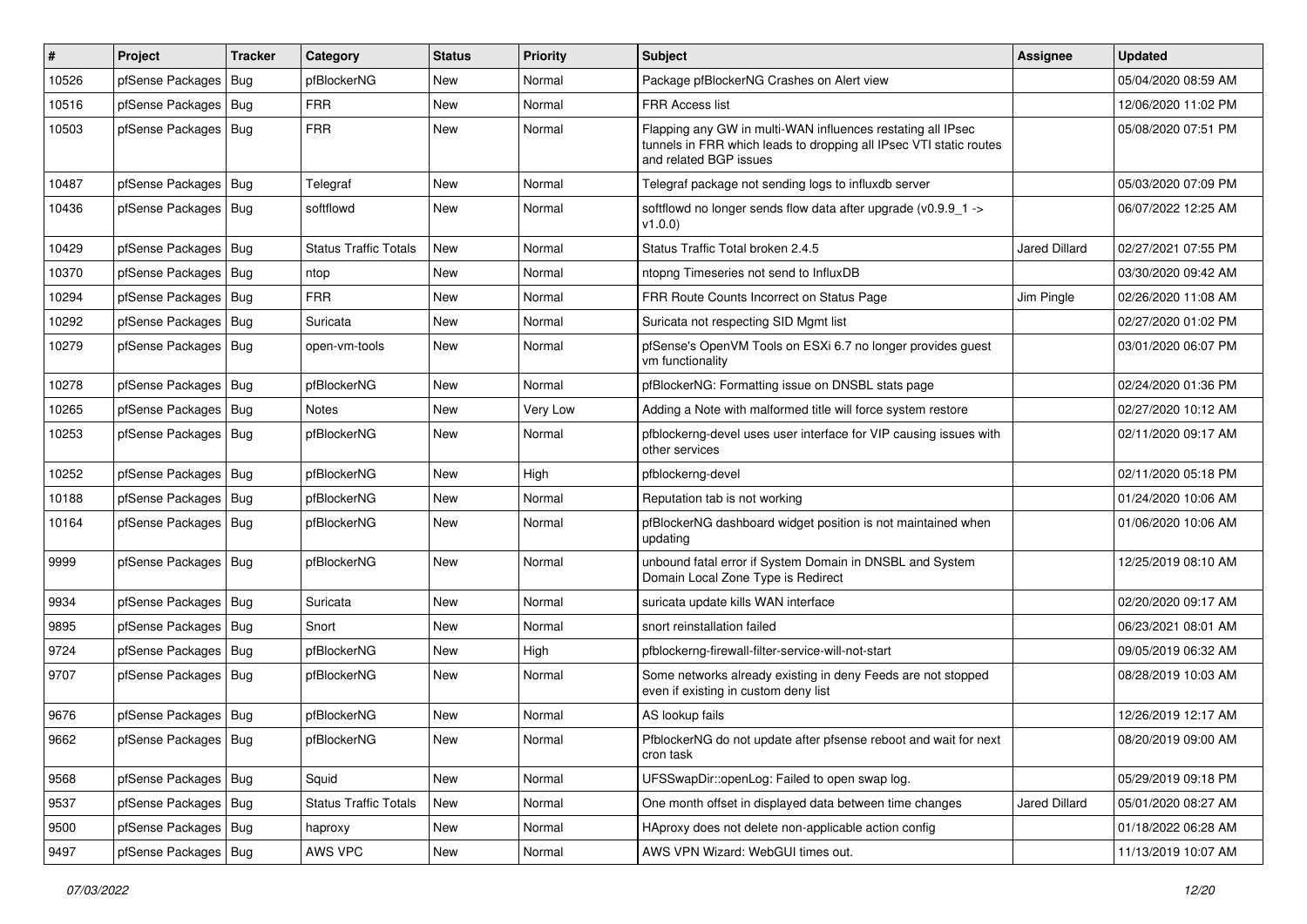| $\pmb{\#}$ | Project                | <b>Tracker</b> | Category    | <b>Status</b> | <b>Priority</b> | <b>Subject</b>                                                                                                                             | <b>Assignee</b>     | <b>Updated</b>      |
|------------|------------------------|----------------|-------------|---------------|-----------------|--------------------------------------------------------------------------------------------------------------------------------------------|---------------------|---------------------|
| 9495       | pfSense Packages       | Bug            | AWS VPC     | <b>New</b>    | Normal          | AWS VPC VPN wizard produces incorrect config (SHA256 should<br>be SHA1)                                                                    |                     | 08/19/2019 02:45 PM |
| 9486       | pfSense Packages   Bug |                | softflowd   | New           | Very Low        | ifindex values used for softflowd are incorrect                                                                                            |                     | 08/14/2019 02:30 PM |
| 9348       | pfSense Packages   Bug |                | <b>ACME</b> | New           | Normal          | Results of Acme certificate issuance/renewal are not properly<br>formatted                                                                 |                     | 02/22/2019 12:08 PM |
| 9337       | pfSense Packages   Bug |                | Telegraf    | New           | Normal          | Telegraf ping input fails                                                                                                                  |                     | 02/18/2019 10:40 AM |
| 9286       | pfSense Packages   Bug |                | squidguard  | New           | Normal          | squidGuard - Unable to change IP for sgerror.php URL in<br>configuration                                                                   |                     | 11/13/2019 10:07 AM |
| 9261       | pfSense Packages       | Bug            | haproxy     | New           | Normal          | haproxy GUI failure                                                                                                                        |                     | 01/08/2019 12:41 PM |
| 9247       | pfSense Packages   Bug |                | haproxy     | New           | Low             | HAProxy multiple server selection on stats pages doesn't work                                                                              |                     | 01/02/2019 04:44 PM |
| 9229       | pfSense Packages   Bug |                | Tinc        | New           | Normal          | Tinc package: no way of specifying multiple critical configuration<br>parameters from web interface                                        |                     | 08/13/2019 09:25 AM |
| 9143       | pfSense Packages       | Bug            | ntop        | New           | Normal          | ntopng not displaying values in historical correctly                                                                                       |                     | 11/22/2018 07:24 AM |
| 9139       | pfSense Packages   Bug |                | Telegraf    | New           | Normal          | telegraf: add ping for default gateway(s)                                                                                                  |                     | 05/21/2020 04:23 PM |
| 9138       | pfSense Packages   Bug |                | Telegraf    | New           | Normal          | telegraf: add section for custom config lines                                                                                              |                     | 02/18/2019 03:36 PM |
| 9079       | pfSense Packages       | Bug            | ntop        | New           | Normal          | High CPU usage of ntopng even during IDLE and no network<br>traffic                                                                        |                     | 12/16/2018 02:40 PM |
| 9025       | pfSense Packages   Bug |                | squidguard  | New           | Normal          | SquidGard + Target categories                                                                                                              |                     | 10/08/2018 01:00 AM |
| 9012       | pfSense Packages       | Bug            | Squid       | New           | Very Low        | Captive Portal authentication in Squid Proxy Server does not work                                                                          |                     | 10/12/2019 05:06 AM |
| 8909       | pfSense Packages   Bug |                | Tinc        | New           | Normal          | tinc package makes /rc.newwanip looping forever                                                                                            |                     | 08/13/2019 09:25 AM |
| 8902       | pfSense Packages   Bug |                | haproxy     | New           | Normal          | HAproxy package not use custom DNS for lookup on apply new<br>config                                                                       |                     | 09/16/2018 08:16 AM |
| 8827       | pfSense Packages   Bug |                | squidguard  | New           | Normal          | Squidguard: ACL redirect modes 'redirect' and 'err page' send<br>unresolvable URLs to the client.                                          | <b>Viktor Gurov</b> | 12/21/2021 05:49 AM |
| 8752       | pfSense Packages   Bug |                | squidguard  | New           | Normal          | For SquidGuard in "Common ACL" menu "Target Rules List"<br>"access" option always stays with default value '---' for my Target<br>category |                     | 08/06/2018 05:53 AM |
| 8705       | pfSense Packages       | Bug            | syslog-ng   | New           | Normal          | Syslog-NG error in latest snapshot                                                                                                         |                     | 07/27/2018 10:17 AM |
| 8589       | pfSense Packages       | Bug            | FreeRADIUS  | New           | Normal          | FreeRadius 0.15.5 2 ignoring tunnelled-reply=no                                                                                            |                     | 02/18/2019 03:40 PM |
| 8560       | pfSense Packages   Bug |                | <b>ACME</b> | New           | Normal          | ACME: can't update DNS records in DNSMadeEasy registar for<br>several domains with different API keys/ids                                  |                     | 06/08/2018 01:28 PM |
| 8516       | pfSense Packages   Bug |                | FreeRADIUS  | New           | Normal          | FreeRADIUS requires settings re-saved after pfSense upgrade                                                                                | Jim Pingle          | 12/31/2021 05:58 PM |
| 8513       | pfSense Packages   Bug |                | FreeRADIUS  | New           | High            | Freeradius 3.x Idap problem                                                                                                                |                     | 02/18/2019 05:22 PM |
| 8454       | pfSense Packages   Bug |                | arpwatch    | New           | Very Low        | Arpwatch package break email notifications from other sources                                                                              |                     | 06/23/2022 07:49 PM |
| 8438       | pfSense Packages   Bug |                | haproxy     | New           | High            | haproxy: can't use ACL for cert with http-response actions                                                                                 |                     | 05/24/2018 01:12 PM |
| 8295       | pfSense Packages   Bug |                | syslog-ng   | New           | Normal          | syslog-ng logrotates tls files                                                                                                             |                     | 02/14/2018 06:12 AM |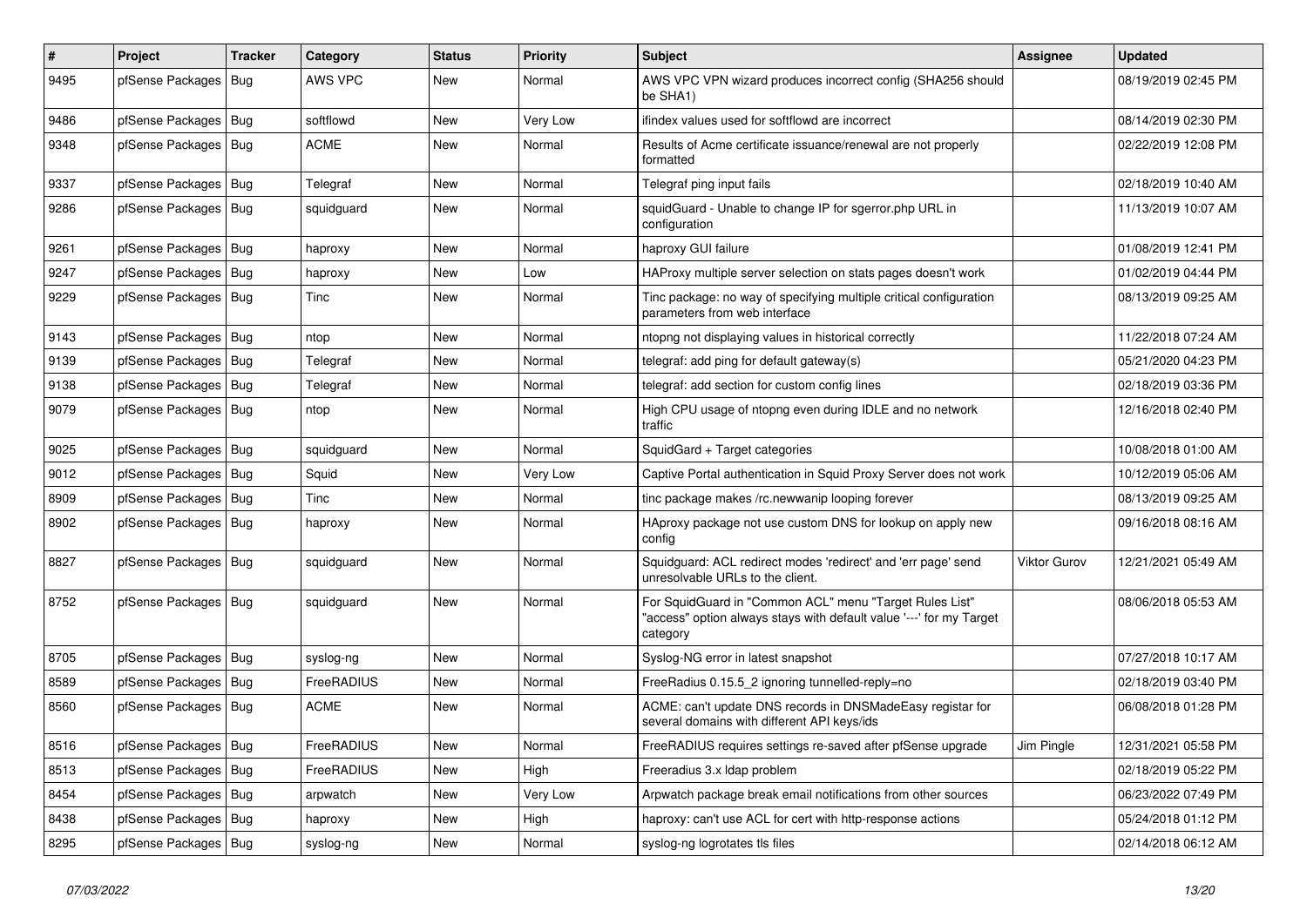| $\pmb{\#}$ | Project                | <b>Tracker</b> | Category                        | <b>Status</b> | <b>Priority</b> | <b>Subject</b>                                                                                        | <b>Assignee</b>        | <b>Updated</b>      |
|------------|------------------------|----------------|---------------------------------|---------------|-----------------|-------------------------------------------------------------------------------------------------------|------------------------|---------------------|
| 8264       | pfSense Packages       | Bug            | <b>FreeRADIUS</b>               | <b>New</b>    | Normal          | Radiusd restart on WAN change results in freeradius not running<br>(and possible solution)            |                        | 04/21/2022 12:39 PM |
| 8229       | pfSense Packages       | Bug            | syslog-ng                       | New           | Normal          | syslog-ng stops parsing logs after logrotate run                                                      |                        | 01/26/2018 12:00 PM |
| 8213       | pfSense Packages       | <b>Bug</b>     | haproxy                         | <b>New</b>    | Normal          | acl src file not populated from alias                                                                 |                        | 12/21/2017 02:02 PM |
| 8197       | pfSense Packages       | Bug            | <b>BIND</b>                     | <b>New</b>    | Normal          | BIND UI fails to properly update zone with inline DNSSEC signing<br>enabled                           |                        | 02/18/2019 05:23 PM |
| 8180       | pfSense Packages       | Bug            | syslog-ng                       | New           | Normal          | syslog-ng default log file                                                                            |                        | 01/16/2018 12:53 PM |
| 7462       | pfSense Packages       | Bug            | haproxy                         | New           | Normal          | HAproxy not rebinding properly after WAN DHCP IP change                                               |                        | 01/11/2018 09:15 AM |
| 7453       | pfSense Packages       | Bug            | <b>ACME</b>                     | <b>New</b>    | Normal          | DNS-ovh need to save or display consumer key                                                          |                        | 04/06/2017 10:54 AM |
| 7403       | pfSense Packages       | Bug            | FreeRADIUS                      | <b>New</b>    | Normal          | Captive Portal + freeradius2 + MySQL problems with German<br>Umlaut                                   |                        | 03/17/2017 09:12 AM |
| 7388       | pfSense Packages       | Bug            | Suricata                        | <b>New</b>    | High            | Suricata does not property recognize MTU for PPPOE interfaces                                         |                        | 03/15/2017 05:17 AM |
| 7267       | pfSense Packages       | Bug            | <b>Status Traffic Totals</b>    | <b>New</b>    | Normal          | Status Traffic Totals - Stacked Bar - Scale not high enough                                           | <b>Jared Dillard</b>   | 11/18/2020 07:38 AM |
| 6988       | pfSense Packages       | Bug            | Snort                           | New           | High            | SNORT Package PHP memory error                                                                        |                        | 06/28/2018 10:00 PM |
| 6861       | pfSense Packages       | <b>Bug</b>     | haproxy                         | <b>New</b>    | Normal          | Ha-Proxy duplicated backend used in place of original backend                                         |                        | 02/18/2019 05:30 PM |
| 6784       | pfSense Packages   Bug |                | haproxy                         | <b>New</b>    | Normal          | HAProxy version .48 will not use URL Table Alias for front end<br>listener                            |                        | 02/18/2019 05:32 PM |
| 6521       | pfSense Packages       | <b>Bug</b>     | squidguard                      | <b>New</b>    | Normal          | pfsense 2.3.1 squidguard -> Groups ACL -> Target Rules List<br>missing                                |                        | 06/25/2016 10:49 PM |
| 6471       | pfSense Packages       | Bug            | squidguard                      | <b>New</b>    | Normal          | pfsense 2.3.1 squidguard -> common ACL -> Target Rules List<br>missing                                |                        | 06/08/2016 06:22 PM |
| 6083       | pfSense Packages   Bug |                | Squid                           | <b>New</b>    | Normal          | Suqid Realtime Monitor / Squid Cache Table not diplaying<br>correctly                                 |                        | 12/06/2016 07:25 AM |
| 6023       | pfSense Packages       | Bug            | Suricata                        | <b>New</b>    | Low             | Traffic Shaper (pfsense 2.3) Suricata V3.0 Inline Mode Operation                                      | Luiz Souza             | 04/15/2016 05:59 AM |
| 5751       | pfSense Packages       | Bug            | squidguard                      | <b>New</b>    | Normal          | SquidGuard target categories not saved when long "Domain List"<br>is provided                         |                        | 01/10/2016 08:55 AM |
| 1620       | pfSense Packages       | <b>Bug</b>     | Squid                           | <b>New</b>    | Normal          | Can't use transparent proxy when using bridge.                                                        |                        | 10/07/2021 04:19 AM |
| 13330      | pfSense                | Bug            | <b>Traffic Shaper</b><br>(ALTQ) | New           | Normal          | Traffic Shaper Wizard is broken                                                                       |                        | 07/02/2022 11:33 AM |
| 13329      | pfSense                | <b>Bug</b>     | <b>Traffic Shaper</b><br>(ALTQ) | New           | Normal          | Traffic shaping Wizard sets invalid values for qVoip queue                                            |                        | 07/02/2022 09:11 AM |
| 13327      | pfSense                | <b>Bug</b>     | OpenVPN                         | <b>New</b>    | Normal          | Valid OpenVPN client connections rejected due to extraneous<br>output to ovpn auth verify             |                        | 07/01/2022 06:12 PM |
| 13323      | pfSense                | Bug            | Captive Portal                  | <b>New</b>    | Normal          | Captive Portal breaks policy based routing for mac address<br>bypassed clients after upgrade to 22.05 | <b>Kristof Provost</b> | 06/30/2022 09:46 AM |
| 13307      | pfSense                | <b>Bug</b>     | <b>PPP</b> Interfaces           | <b>New</b>    | High            | PPP interface custom reset date/time Hour and Minute fields do<br>not properly handle "0" value       |                        | 06/28/2022 12:01 PM |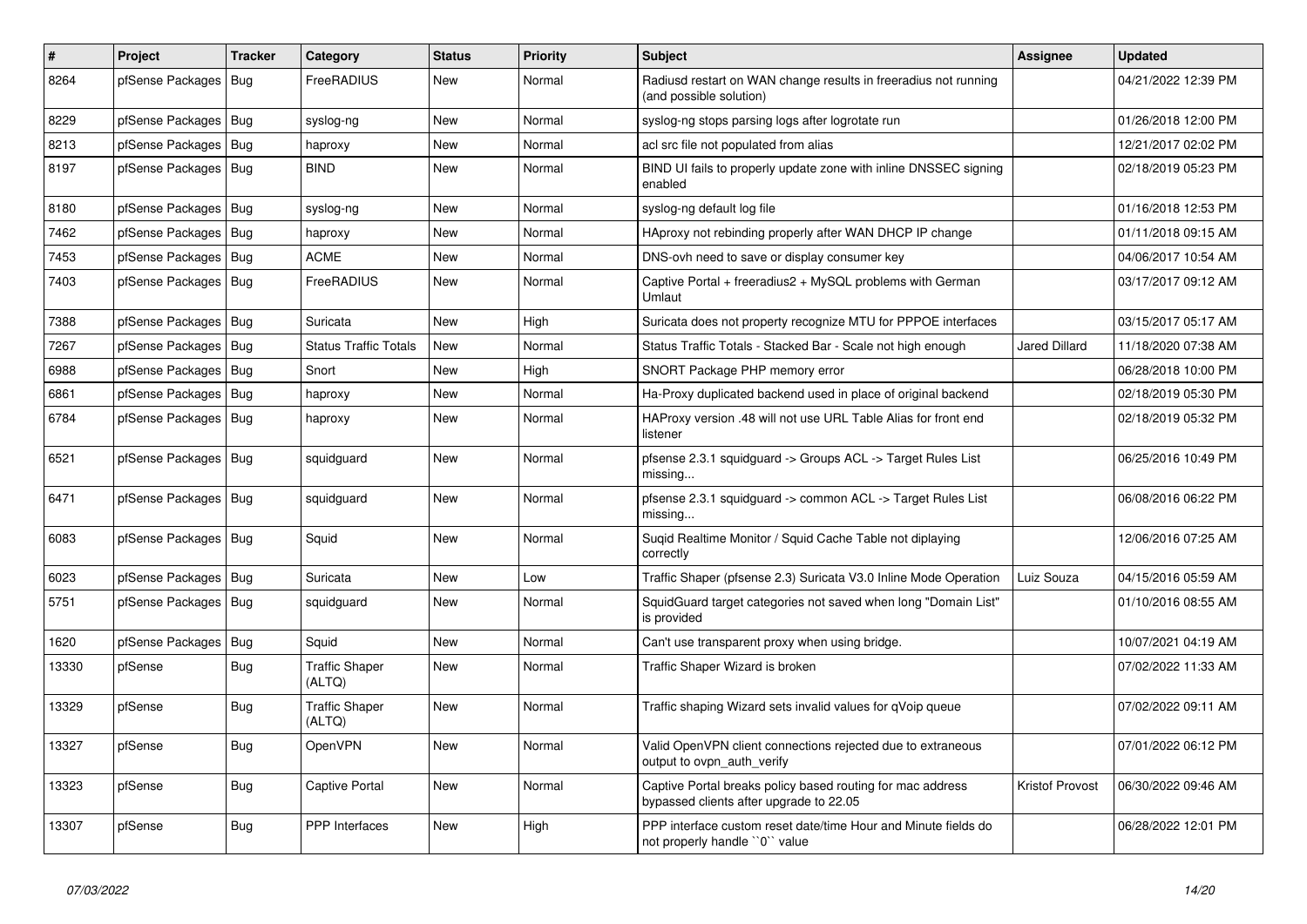| #     | Project | Tracker    | Category                 | <b>Status</b> | <b>Priority</b> | Subject                                                                                                                                        | <b>Assignee</b>     | <b>Updated</b>      |
|-------|---------|------------|--------------------------|---------------|-----------------|------------------------------------------------------------------------------------------------------------------------------------------------|---------------------|---------------------|
| 13289 | pfSense | <b>Bug</b> | Backup / Restore         | New           | Low             | Attempting to restore a 0 byte "config.xml" prints an error that the<br>file cannot be read                                                    |                     | 06/28/2022 12:01 PM |
| 13288 | pfSense | <b>Bug</b> | Configuration<br>Backend | New           | Normal          | Encode FreeRADIUS Custom Options                                                                                                               |                     | 06/20/2022 10:36 AM |
| 13280 | pfSense | Bug        | Unknown                  | <b>New</b>    | Normal          | Entries duplicated in /boot/loader.conf                                                                                                        |                     | 06/19/2022 11:11 AM |
| 13279 | pfSense | <b>Bug</b> | Interfaces               | New           | Normal          | DHCP config override affects Gateway installation.                                                                                             |                     | 06/17/2022 07:25 AM |
| 13277 | pfSense | Bug        | <b>IGMP Proxy</b>        | New           | Normal          | IGMP Proxy webConfigurator Page Always Produces Error                                                                                          |                     | 06/16/2022 07:50 PM |
| 13276 | pfSense | Bug        | <b>IGMP Proxy</b>        | New           | Normal          | IGMP Proxy Error Message for Logging Links to System Log<br>Instead of Routing Log                                                             |                     | 06/16/2022 07:48 PM |
| 13273 | pfSense | Bug        | DHCP (IPv4)              | <b>New</b>    | Normal          | dhclient can use conflicting recorded leases                                                                                                   |                     | 06/14/2022 11:07 AM |
| 13267 | pfSense | <b>Bug</b> | OpenVPN                  | New           | Normal          | dpinger continues to run on OpenVPN gateway after OpenVPN<br>service is stopped.                                                               |                     | 06/12/2022 02:49 PM |
| 13263 | pfSense | Bug        | DHCP (IPv4)              | <b>New</b>    | Low             | Deleting a static DHCP entry when the related IP is not in the arp<br>table spams the log                                                      |                     | 06/10/2022 11:18 AM |
| 13254 | pfSense | <b>Bug</b> | <b>DNS Resolver</b>      | New           | Normal          | DNS resolver does not update "unbound.conf" file during link<br>down events                                                                    |                     | 06/28/2022 12:01 PM |
| 13253 | pfSense | Bug        | DHCP (IPv6)              | New           | Normal          | 'dhcp6c' is not restarted when applying settings when multiple<br>WANs are configured for DHCP6                                                |                     | 06/28/2022 12:01 PM |
| 13252 | pfSense | Bug        | Upgrade                  | New           | Normal          | reduce frequency of php-fpm socket connection attempts from<br>check reload status                                                             |                     | 06/12/2022 11:11 AM |
| 13249 | pfSense | Bug        | Console Menu             | <b>New</b>    | Normal          | Running playback comands multiple times results in PHP error                                                                                   |                     | 06/06/2022 07:02 AM |
| 13240 | pfSense | Bug        | Rules / NAT              | New           | Normal          | User is forced to pick an NPt destination IPv6 prefix length even<br>when choosing a drop-down entry which contains a defined prefix<br>length | Jim Pingle          | 06/28/2022 12:01 PM |
| 13237 | pfSense | Bug        | DHCP (IPv6)              | New           | Normal          | dhcp6c script cannot be executed safely                                                                                                        |                     | 06/01/2022 11:20 AM |
| 13228 | pfSense | <b>Bug</b> | Interfaces               | New           | Normal          | Recovering interface gateway may not be added back into<br>gateway groups and rules when expected                                              | Jim Pingle          | 06/29/2022 04:31 PM |
| 13225 | pfSense | <b>Bug</b> | Interfaces               | New           | Normal          | Bridges with QinQ interfaces not properly set up at boot                                                                                       | <b>Viktor Gurov</b> | 06/28/2022 12:01 PM |
| 13224 | pfSense | <b>Bug</b> | <b>Notifications</b>     | New           | Normal          | Email notification flood when UPS (NUT) and WAN send<br>notifications                                                                          |                     | 05/27/2022 01:58 AM |
| 13222 | pfSense | <b>Bug</b> | UPnP/NAT-PMP             | <b>New</b>    | Normal          | CARP IP does not listen for NAT-PMP packets                                                                                                    |                     | 05/26/2022 02:28 PM |
| 13217 | pfSense | Bug        | DHCP (IPv4)              | New           | Normal          | dhclient using default pid file location which does not exist                                                                                  | <b>Viktor Gurov</b> | 05/26/2022 08:09 AM |
| 13167 | pfSense | Bug        | Dynamic DNS              | New           | Normal          | phpDynDNS: DigitalOcean ddns update fails (bad request, invalid<br>character '-' in request_id)                                                |                     | 06/16/2022 09:30 PM |
| 13158 | pfSense | <b>Bug</b> | Web Interface            | New           | Normal          | Input validation error when applying limiter changes                                                                                           |                     | 05/14/2022 05:32 PM |
| 13144 | pfSense | <b>Bug</b> | Rules / NAT              | New           | Very Low        | Firewall rule entries can get out of sync when entries are deleted<br>while other administrators are editing entries simultaneously            |                     | 05/10/2022 07:26 AM |
| 13132 | pfSense | <b>Bug</b> | Backup / Restore         | New           | Normal          | Two SSHDATA Sections in Restored Config Breaks Unit                                                                                            | Jim Pingle          | 06/29/2022 07:53 AM |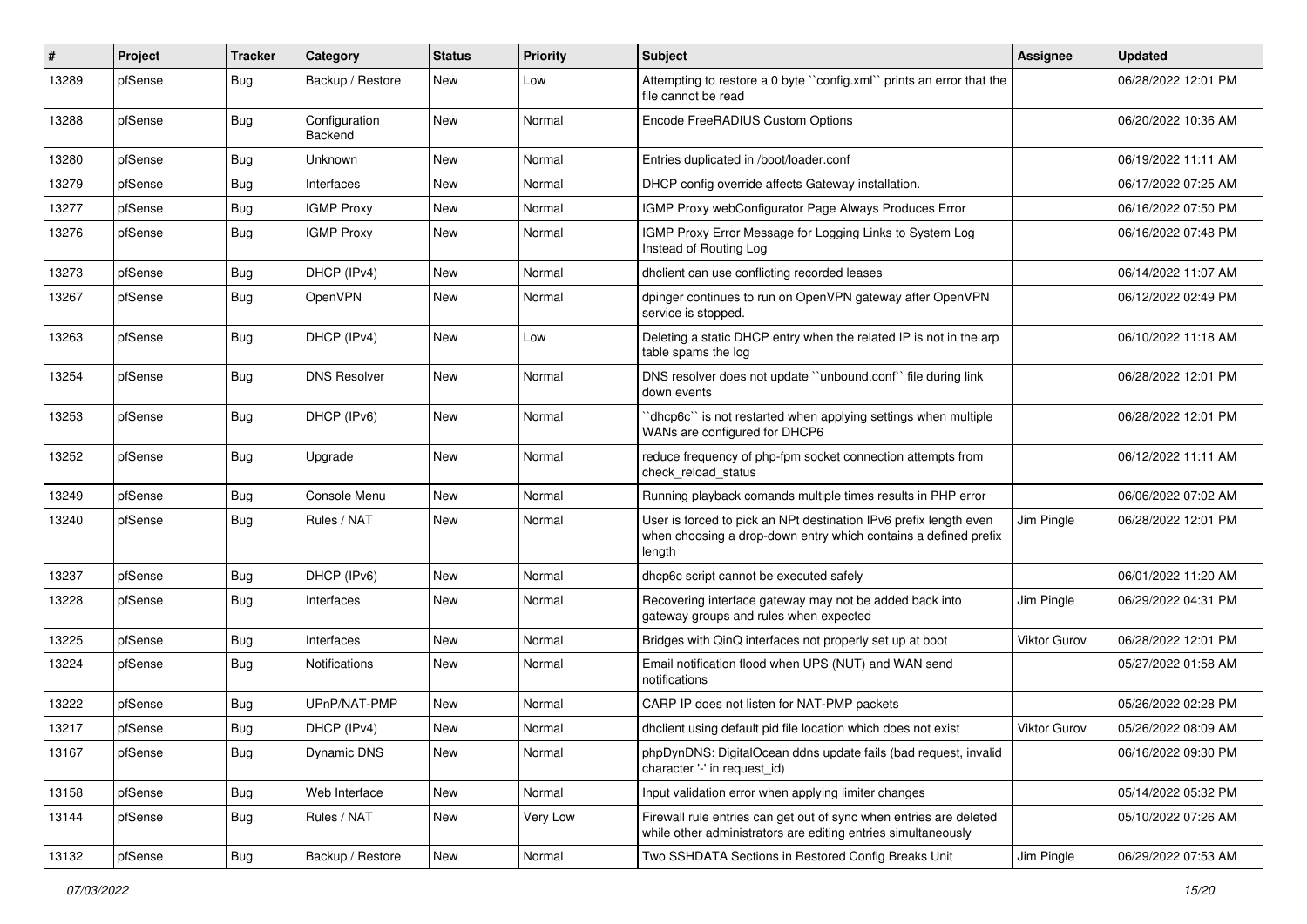| $\vert$ # | Project | Tracker    | Category                                        | <b>Status</b> | Priority | <b>Subject</b>                                                                                           | <b>Assignee</b>     | <b>Updated</b>      |
|-----------|---------|------------|-------------------------------------------------|---------------|----------|----------------------------------------------------------------------------------------------------------|---------------------|---------------------|
| 13110     | pfSense | Bug        | CARP                                            | <b>New</b>    | Very Low | changing CARP VIP address does not update outbound NAT<br>interface IP                                   |                     | 05/03/2022 02:52 PM |
| 13102     | pfSense | <b>Bug</b> | <b>IPsec</b>                                    | New           | Normal   | Deleting an IPSec tunnel doesn't destroy the SA (SADs/SPDs),<br>causes crash in status ipsec.php         | <b>Viktor Gurov</b> | 06/28/2022 12:01 PM |
| 13090     | pfSense | <b>Bug</b> | OpenVPN                                         | <b>New</b>    | Normal   | OpenVPN: do not use legacy deprecated netbios settings                                                   | Jim Pingle          | 04/22/2022 11:19 AM |
| 13089     | pfSense | <b>Bug</b> | <b>OpenVPN</b>                                  | New           | Normal   | OpenVPN: fix some netbios options were preserved even if teh<br>Netbios option was unchecked             | Jim Pingle          | 04/22/2022 11:06 AM |
| 13088     | pfSense | Bug        | OpenVPN                                         | New           | Normal   | OpenVPN Client Overrides: properly hide/show form fields                                                 | Jim Pingle          | 06/08/2022 09:15 AM |
| 13087     | pfSense | <b>Bug</b> | OpenVPN                                         | New           | Normal   | OpenVPN Server: hide WINS servers list when netbios option is<br>unchecked while WINS servers is checked |                     | 04/22/2022 10:29 AM |
| 13076     | pfSense | <b>Bug</b> | Gateway Monitoring                              | New           | Normal   | Marking a gateway as down does not affect IPsec entries using<br>gateway groups                          |                     | 06/28/2022 12:01 PM |
| 13068     | pfSense | <b>Bug</b> | Aliases / Tables                                | <b>New</b>    | Normal   | Error loading rules when URL Table IPs content is empty                                                  |                     | 04/17/2022 09:07 PM |
| 13067     | pfSense | Bug        | <b>FilterDNS</b>                                | <b>New</b>    | Normal   | filterdns resolve interval is twice the intended value                                                   |                     | 04/17/2022 07:45 PM |
| 13051     | pfSense | Bug        | <b>Traffic Shaper</b><br>(ALTQ)                 | New           | Normal   | Firewall traffic shaper by interface selection unknow                                                    |                     | 04/12/2022 07:03 AM |
| 13046     | pfSense | Bug        | Rules / NAT                                     | <b>New</b>    | Normal   | Floating rule applied to IPv6 interface with a SLAAC DHCPv6<br>gateway reports error on boot             |                     | 04/11/2022 09:50 AM |
| 13014     | pfSense | <b>Bug</b> | <b>IPsec</b>                                    | <b>New</b>    | Normal   | Charon.vici can get in a bad state                                                                       | Mateusz Guzik       | 06/28/2022 12:01 PM |
| 13003     | pfSense | <b>Bug</b> | Hardware / Drivers                              | <b>New</b>    | Normal   | Malicious Driver Detection event on ixl driver                                                           |                     | 06/25/2022 05:00 PM |
| 13000     | pfSense | Bug        | <b>IPsec</b>                                    | New           | Low      | IPsec AES-GCM encryption algorithm "Key Length" field should be<br>labeled "ICV Length"                  |                     | 03/30/2022 07:40 AM |
| 12960     | pfSense | Bug        | Installer                                       | <b>New</b>    | Normal   | VGA installer image defaults to serial console, serial console is<br>default in GUI settings             |                     | 06/28/2022 12:01 PM |
| 12950     | pfSense | Bug        | Routing                                         | <b>New</b>    | Normal   | OpenVPN as default gateway does not get set at boot time                                                 |                     | 04/09/2022 05:46 PM |
| 12942     | pfSense | <b>Bug</b> | Gateways                                        | <b>New</b>    | Normal   | Code to kill states for old gateway when reconnecting an interface<br>is incorrect                       | Jim Pingle          | 06/28/2022 12:01 PM |
| 12938     | pfSense | <b>Bug</b> | IPv6 Router<br><b>Advertisements</b><br>(RADVD) | New           | Normal   | MaxRtrAdvInterval would allow stale DNS servers to be deleted<br>faster                                  |                     | 03/12/2022 09:37 AM |
| 12927     | pfSense | Bug        | <b>OpenVPN</b>                                  | New           | Normal   | OpenVPN with OCSP enabled allows connections with revoked<br>certificates                                |                     | 03/24/2022 08:22 AM |
| 12922     | pfSense | Bug        | DHCP (IPv4)                                     | New           | Normal   | Classless static routes received on DHCP WAN can override<br>chosen default gateway                      |                     | 03/28/2022 10:08 AM |
| 12905     | pfSense | Bug        | Web Interface                                   | New           | Normal   | Add VLAN Re-assignment to Import Interface Mismatch Wizard                                               |                     | 03/07/2022 08:05 AM |
| 12888     | pfSense | <b>Bug</b> | Rules / NAT                                     | New           | Normal   | pfSense sends un-NATed packets during OpenVPN startup                                                    |                     | 03/01/2022 03:13 PM |
| 12875     | pfSense | <b>Bug</b> | Package System                                  | New           | Normal   | Import zabbix-agent6 and zabbix-proxy6 from FreeBSD Ports                                                |                     | 05/28/2022 06:50 PM |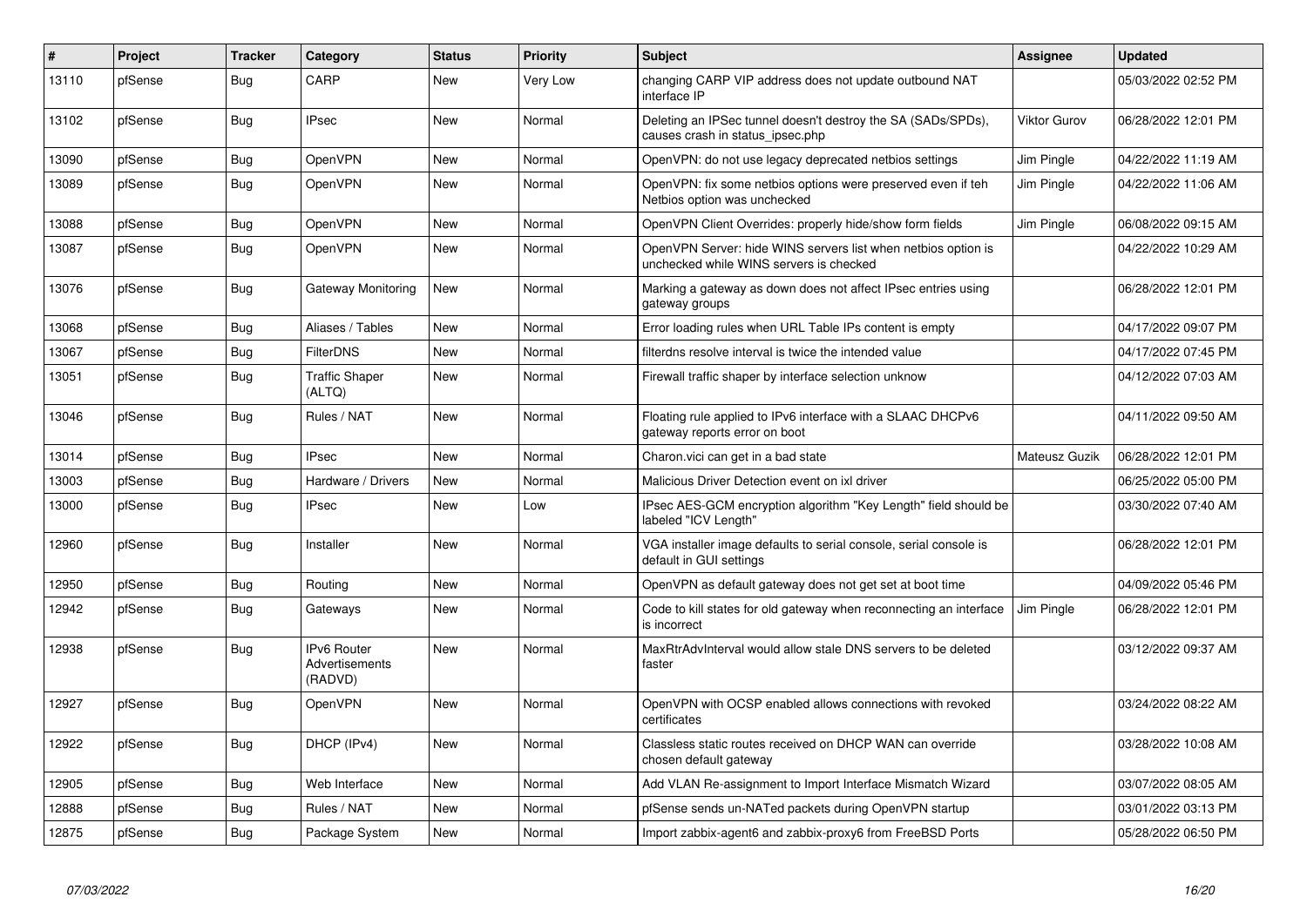| #     | Project | Tracker    | Category                | <b>Status</b> | <b>Priority</b> | <b>Subject</b>                                                                                                         | <b>Assignee</b>       | <b>Updated</b>      |
|-------|---------|------------|-------------------------|---------------|-----------------|------------------------------------------------------------------------------------------------------------------------|-----------------------|---------------------|
| 12857 | pfSense | <b>Bug</b> | Gateways                | <b>New</b>    | Normal          | Firewall gateway goes away when making changes to Bridge0<br>device                                                    |                       | 02/27/2022 11:20 AM |
| 12850 | pfSense | Bug        | Routing                 | <b>New</b>    | Low             | Console error during boot: "route: route has not been found"                                                           |                       | 02/22/2022 08:27 AM |
| 12849 | pfSense | Bug        | <b>Operating System</b> | New           | Normal          | pfsync kernel crash on reboot                                                                                          | Mateusz Guzik         | 02/22/2022 02:02 PM |
| 12828 | pfSense | Bug        | <b>Wireless</b>         | New           | Normal          | pfSense keeps crashing (Fatal trap 12: page fault while in kernel<br>mode)                                             |                       | 02/21/2022 07:55 AM |
| 12823 | pfSense | Bug        | DHCP (IPv6)             | <b>New</b>    | Normal          | Multiple DHCP6 WAN connections PPPoE interface 'defached'<br>status                                                    |                       | 02/18/2022 05:39 AM |
| 12811 | pfSense | Bug        | Gateway Monitoring      | <b>New</b>    | Normal          | Services are not restarted when PPP interfaces connect                                                                 | Jim Pingle            | 06/30/2022 03:18 AM |
| 12797 | pfSense | <b>Bug</b> | UPnP/NAT-PMP            | New           | Normal          | UPnP+STUN forms invalid outbound NAT rules using the external<br>address discovered from STUN                          |                       | 02/15/2022 01:01 PM |
| 12774 | pfSense | Bug        | Backup / Restore        | New           | Normal          | Picture widget image is not saved in backup                                                                            |                       | 04/04/2022 04:48 AM |
| 12764 | pfSense | Bug        | Gateways                | <b>New</b>    | Normal          | VTI gateway status is pending after assigning the VTI interface                                                        |                       | 02/07/2022 05:41 AM |
| 12762 | pfSense | Bug        | <b>IPsec</b>            | New           | Normal          | IPsec keep alive check ignores Child SA Start Action                                                                   | <b>Viktor Gurov</b>   | 02/07/2022 11:21 AM |
| 12747 | pfSense | Bug        | Logging                 | <b>New</b>    | Normal          | System log is filled by sshguard                                                                                       |                       | 06/30/2022 05:21 AM |
| 12737 | pfSense | Bug        | Certificates            | New           | Normal          | CApath is not defined by default in curl                                                                               |                       | 06/28/2022 12:01 PM |
| 12730 | pfSense | Bug        | <b>Captive Portal</b>   | <b>New</b>    | Normal          | RADIUS accounting does not work if WAN is down                                                                         |                       | 01/26/2022 05:13 AM |
| 12726 | pfSense | Bug        | Authentication          | <b>New</b>    | Normal          | LDAP select container button auto populate                                                                             |                       | 01/25/2022 01:48 PM |
| 12715 | pfSense | Bug        | Authentication          | <b>New</b>    | Normal          | Long system startup time when LDAP is configured and<br>unavailable during startup.                                    | Christian<br>McDonald | 01/24/2022 05:50 AM |
| 12708 | pfSense | Bug        | Aliases / Tables        | <b>New</b>    | Normal          | alias with non resolving DNS entry breaks underlying pf table                                                          |                       | 02/20/2022 06:13 PM |
| 12648 | pfSense | Bug        | <b>Captive Portal</b>   | <b>New</b>    | Normal          | Undocumented variables 'listenporthttp' and 'listenporthttps'                                                          |                       | 12/28/2021 10:44 AM |
| 12645 | pfSense | Bug        | <b>IPsec</b>            | <b>New</b>    | Normal          | filterdns" does not monitor remote IPsec gateways for IPv6<br>address changes                                          | <b>Viktor Gurov</b>   | 06/28/2022 12:01 PM |
| 12632 | pfSense | <b>Bug</b> | Gateways                | <b>New</b>    | High            | Assigning a /30 WAN IP address at the console does not save the<br>gateway correctly                                   |                       | 06/28/2022 12:01 PM |
| 12612 | pfSense | Bug        | <b>DNS Resolver</b>     | <b>New</b>    | Normal          | DNS Resolver is restarted during every "rc.newwanip" event                                                             |                       | 06/28/2022 12:01 PM |
| 12563 | pfSense | <b>Bug</b> | <b>OpenVPN</b>          | <b>New</b>    | Normal          | OpenVPN server doesn't support Framed-IPv6-Address RADIUS<br>attribute                                                 |                       | 12/03/2021 11:19 AM |
| 12552 | pfSense | Bug        | <b>OpenVPN</b>          | <b>New</b>    | Normal          | "Pull DNS" option within OpenVPN client does not cause pfSense<br>to use DNS servers assigned by remote OpenVPN server |                       | 12/08/2021 08:45 AM |
| 12542 | pfSense | Bug        | Virtual IP Addresses    | <b>New</b>    | Normal          | Cannot assign a same IPv6 Link-Local address to different<br>interfaces                                                |                       | 11/25/2021 01:41 AM |
| 12539 | pfSense | Bug        | Interfaces              | <b>New</b>    | Low             | Changing VLAN ID for LAN interface in assignments silently fails.                                                      |                       | 11/23/2021 04:12 AM |
| 12519 | pfSense | Bug        | Authentication          | New           | Normal          | Fail authentication using special character in password via the<br>LDAP connector                                      |                       | 11/12/2021 07:39 AM |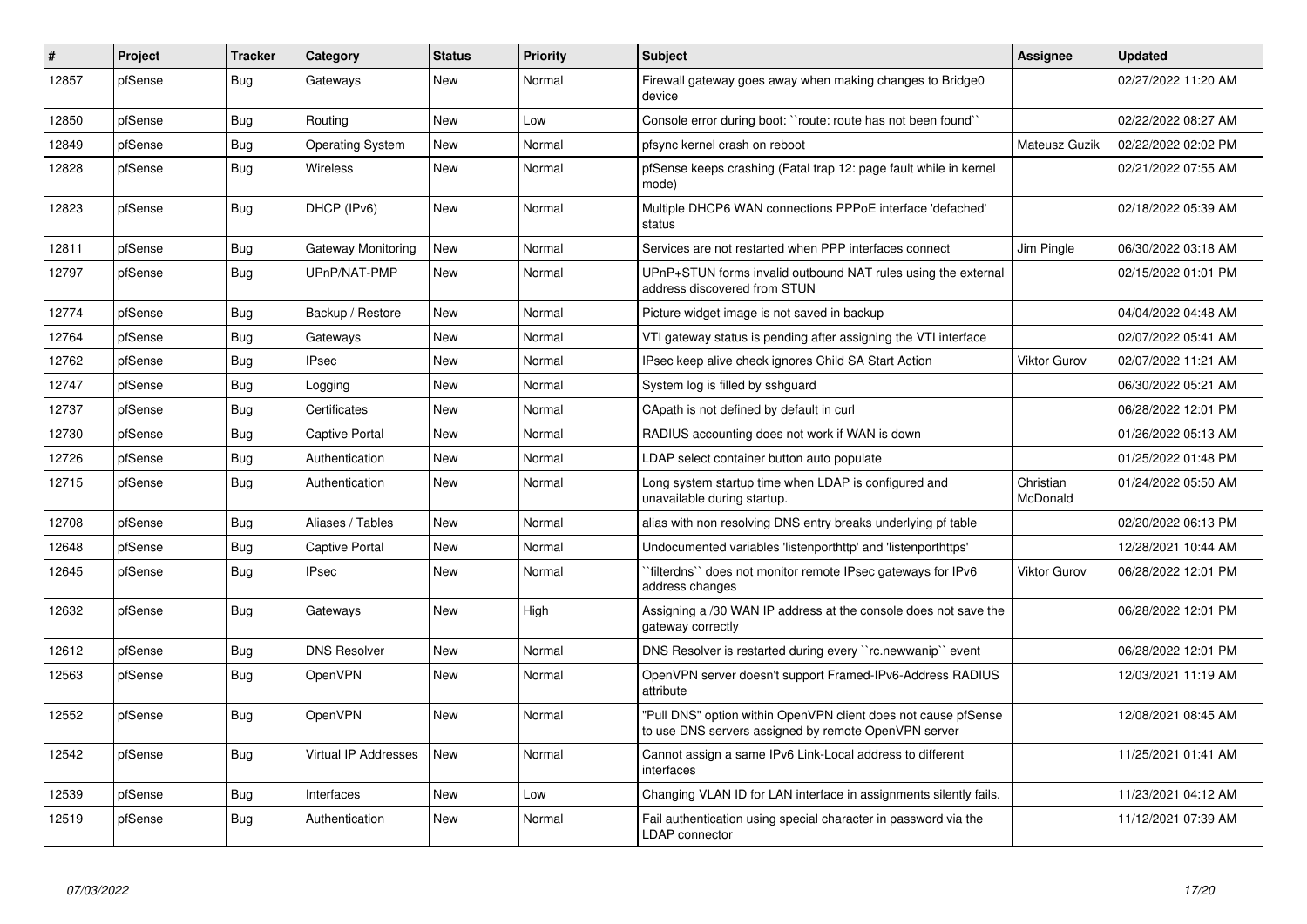| $\vert$ # | <b>Project</b> | <b>Tracker</b> | Category                        | <b>Status</b> | <b>Priority</b> | <b>Subject</b>                                                                                                                 | <b>Assignee</b> | <b>Updated</b>      |
|-----------|----------------|----------------|---------------------------------|---------------|-----------------|--------------------------------------------------------------------------------------------------------------------------------|-----------------|---------------------|
| 12509     | pfSense        | <b>Bug</b>     | OpenVPN                         | New           | Normal          | Deffered authentication does not work with auth-gen-token<br>external-auth or pusk "auth-token"                                |                 | 11/08/2021 04:01 AM |
| 12508     | pfSense        | Bug            | <b>DHCP Relay</b>               | <b>New</b>    | Normal          | <b>DHCP Relay over VPN</b>                                                                                                     |                 | 11/06/2021 11:25 AM |
| 12504     | pfSense        | Bug            | Interfaces                      | New           | Normal          | BCM57412 NetXtreme-E 10Gb RDMA Ethernet controller issue                                                                       |                 | 11/05/2021 04:51 AM |
| 12483     | pfSense        | <b>Bug</b>     | Configuration<br>Backend        | New           | Normal          | GUI creates inconsistent config.xml                                                                                            |                 | 10/23/2021 06:48 AM |
| 12467     | pfSense        | <b>Bug</b>     | <b>Captive Portal</b>           | <b>New</b>    | Normal          | CP error on client disconnect after reboot                                                                                     |                 | 10/17/2021 05:35 AM |
| 12451     | pfSense        | Bug            | <b>Virtual IP Addresses</b>     | <b>New</b>    | Normal          | deleteVIP() does not check RFC2136 Update Source                                                                               |                 | 10/13/2021 10:06 AM |
| 12436     | pfSense        | <b>Bug</b>     | <b>PPPoE Server</b>             | New           | Normal          | Pppoe server config gui does not allow setting of chap<br>authentication, and sets the network start address for allocation to |                 | 10/21/2021 08:15 AM |
| 12421     | pfSense        | Bug            | Rules / NAT                     | <b>New</b>    | Normal          | IPV6 limiter bug                                                                                                               |                 | 10/02/2021 08:44 AM |
| 12401     | pfSense        | Bug            | <b>Traffic Graphs</b>           | New           | Normal          | Traffic graphs with untagged and tagged VLAN on same interface                                                                 |                 | 09/23/2021 09:18 PM |
| 12393     | pfSense        | Bug            | <b>Traffic Shaper</b><br>(ALTQ) | <b>New</b>    | Low             | Priority of qOthersLow higher than default queues                                                                              |                 | 09/21/2021 02:48 PM |
| 12357     | pfSense        | Bug            | Captive Portal                  | <b>New</b>    | Normal          | Captive Portal popup Logout button loads full login page in popup<br>when clicked                                              |                 | 10/27/2021 12:10 PM |
| 12335     | pfSense        | <b>Bug</b>     | <b>IPsec</b>                    | <b>New</b>    | Normal          | <b>IPsec DNS inefficiency</b>                                                                                                  | Jim Pingle      | 06/28/2022 12:01 PM |
| 12283     | pfSense        | <b>Bug</b>     | Authentication                  | New           | Normal          | LDAP/RADIUS authentication servers configuration does not allow<br>source IP address to be specified                           |                 | 08/20/2021 01:15 AM |
| 12259     | pfSense        | <b>Bug</b>     | <b>Operating System</b>         | <b>New</b>    | Normal          | Intel em NICs Suffering Performance Degradation on FreeBSD12                                                                   |                 | 02/25/2022 09:28 PM |
| 12249     | pfSense        | <b>Bug</b>     | Backup / Restore                | <b>New</b>    | Normal          | HAProxy causing failed ACB backups                                                                                             |                 | 11/15/2021 11:58 PM |
| 12122     | pfSense        | Bug            | Web Interface                   | New           | Normal          | Perform greedy actions asychronously                                                                                           |                 | 07/10/2021 01:10 PM |
| 12095     | pfSense        | Bug            | Authentication                  | New           | Normal          | Memory leak in pcscd                                                                                                           |                 | 06/01/2022 01:01 PM |
| 12079     | pfSense        | <b>Bug</b>     | <b>IGMP Proxy</b>               | New           | Normal          | IGMPProxy: kernel panic, Sleeping thread owns a non-sleepable<br>lock                                                          | Mateusz Guzik   | 06/28/2022 12:01 PM |
| 12070     | pfSense        | <b>Bug</b>     | DHCP (IPv4)                     | <b>New</b>    | Low             | VLAN0 for WAN DHCP                                                                                                             |                 | 12/23/2021 04:31 PM |
| 12067     | pfSense        | Bug            | DHCP (IPv4)                     | New           | Very Low        | <b>DHCP Monitoring Statistics Error</b>                                                                                        |                 | 06/21/2021 08:39 AM |
| 12056     | pfSense        | Bug            | Logging                         | New           | Normal          | Filterlog says "Unknown Option %u"                                                                                             |                 | 06/18/2021 05:51 AM |
| 12013     | pfSense        | Bug            | Logging                         | New           | Low             | Reading log data is inefficient in certain cases                                                                               |                 | 06/08/2021 07:35 AM |
| 11953     | pfSense        | Bug            | <b>IGMP Proxy</b>               | <b>New</b>    | Normal          | XG-1541 crashes when igmpproxy is enabled and network<br>interfaces status change                                              |                 | 05/24/2021 04:55 PM |
| 11925     | pfSense        | <b>Bug</b>     | <b>OpenVPN</b>                  | New           | Normal          | Calling-Station-Id always set to WAN IP                                                                                        |                 | 05/14/2021 09:27 AM |
| 11872     | pfSense        | <b>Bug</b>     | Interfaces                      | New           | Normal          | gif interfaces reporting incorrect traffic counters                                                                            |                 | 12/30/2021 04:00 AM |
| 11786     | pfSense        | <b>Bug</b>     | Services                        | New           | Normal          | SSH incomplete setup and startup fail while recovering XML<br>backup in a fresh install of pfSense 2.5.0                       |                 | 04/17/2021 01:36 PM |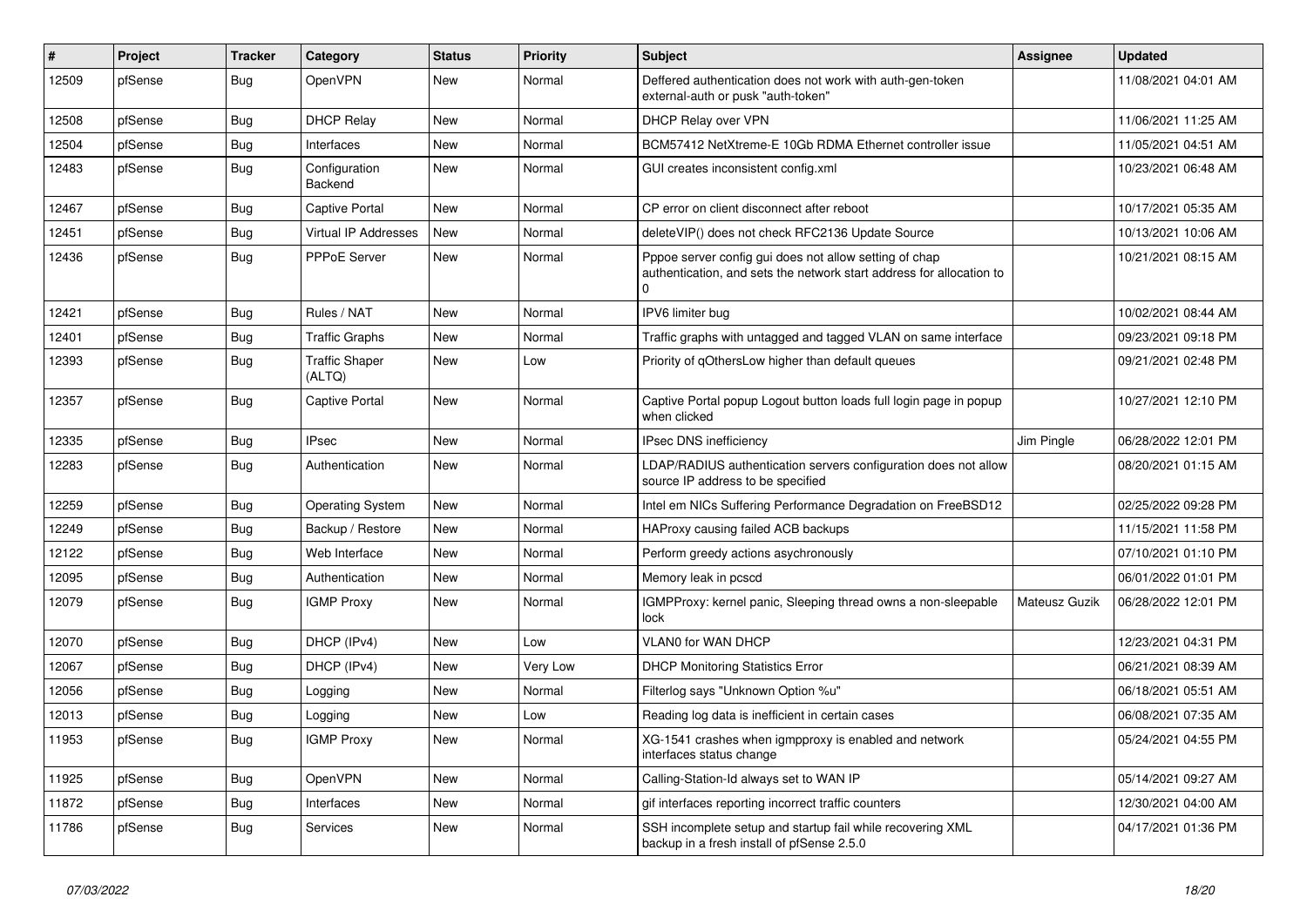| #     | Project | <b>Tracker</b> | Category           | <b>Status</b> | <b>Priority</b> | <b>Subject</b>                                                                                                                                                                                  | <b>Assignee</b> | <b>Updated</b>      |
|-------|---------|----------------|--------------------|---------------|-----------------|-------------------------------------------------------------------------------------------------------------------------------------------------------------------------------------------------|-----------------|---------------------|
| 11778 | pfSense | Bug            | OpenVPN            | New           | Normal          | OpenVPN uses 100% CPU after experiencing packet loss                                                                                                                                            |                 | 02/28/2022 07:38 AM |
| 11761 | pfSense | Bug            | L <sub>2</sub> TP  | New           | Normal          | L2TP/IPsec VPN : PPP LCP negotiation occurs before user<br>authentication                                                                                                                       |                 | 03/31/2021 04:52 AM |
| 11759 | pfSense | Bug            | Dashboard          | <b>New</b>    | Normal          | Traffic graphs on dashboard double upload on pppoe links                                                                                                                                        |                 | 12/30/2021 04:00 AM |
| 11731 | pfSense | <b>Bug</b>     | Hardware / Drivers | New           | Normal          | Missing support for Realtek USB NICs                                                                                                                                                            |                 | 03/30/2021 04:32 AM |
| 11730 | pfSense | Bug            | Web Interface      | New           | Normal          | Improve visibility of option selections in dark themes                                                                                                                                          |                 | 03/25/2021 09:38 PM |
| 11724 | pfSense | Bug            | Package System     | New           | Normal          | Packages unexpectedly removed when changing update branches                                                                                                                                     |                 | 03/29/2021 08:09 AM |
| 11717 | pfSense | Bug            | Rules / NAT        | New           | Normal          | Incorrect port forwarding rules if Destination port alias is not equal<br>to Redirect target port alias                                                                                         |                 | 03/22/2021 06:06 AM |
| 11715 | pfSense | Bug            | OpenVPN            | New           | Normal          | OpenVPN MTU                                                                                                                                                                                     |                 | 03/22/2021 01:35 AM |
| 11666 | pfSense | Bug            | Logging            | New           | Normal          | GUI Firewall log search not parsing filter log beyond hard coded<br>limit                                                                                                                       |                 | 03/12/2021 11:38 AM |
| 11657 | pfSense | <b>Bug</b>     | Interfaces         | <b>New</b>    | Normal          | netmap_ring_reinit error                                                                                                                                                                        |                 | 03/18/2021 10:32 PM |
| 11641 | pfSense | Bug            | Interfaces         | New           | Normal          | On xn based interfaces without the VLANMTU flag the first VLAN<br>tag defined does not follow the parent interface MTU settings. All<br>subsequent VLAN tags follow the parent interface's MTU. |                 | 03/09/2021 06:42 PM |
| 11619 | pfSense | Bug            | Upgrade            | <b>New</b>    | Normal          | Unable to upgrade 2.4.4-p3 to 2.5/21.02-p1                                                                                                                                                      |                 | 08/15/2021 10:00 AM |
| 11566 | pfSense | Bug            | Web Interface      | New           | Low             | Firewall Maximum Table Entries "default size" is whatever is<br>entered                                                                                                                         |                 | 02/27/2021 10:01 AM |
| 11556 | pfSense | Bug            | Rules / NAT        | New           | Normal          | Kill all states associated with a NAT address                                                                                                                                                   |                 | 03/19/2021 10:29 AM |
| 11548 | pfSense | Bug            | Rules / NAT        | New           | Normal          | "rule expands to no valid combination" error from port forward<br>automatic rule mixing IPv4 and IPv6 elements                                                                                  |                 | 02/27/2021 03:18 PM |
| 11541 | pfSense | <b>Bug</b>     | OpenVPN            | New           | Normal          | OpenVPN status does not work properly when set to TCP and<br>Concurrent Connections = 1                                                                                                         |                 | 03/02/2021 02:27 PM |
| 11503 | pfSense | Bug            | OpenVPN            | New           | Normal          | Using multiple authentication backends on an OpenVPN server<br>fails                                                                                                                            |                 | 02/23/2021 12:23 PM |
| 11473 | pfSense | Bug            | Web Interface      | <b>New</b>    | Normal          | System Activity shows invalid data on SG-3100                                                                                                                                                   |                 | 02/19/2021 08:12 PM |
| 11430 | pfSense | Bug            | Interfaces         | New           | Normal          | PHP console spam after Assigning Interfaces                                                                                                                                                     |                 | 10/09/2021 10:37 AM |
| 11429 | pfSense | Bug            | Web Interface      | New           | Normal          | System Log / Settings form activates "Reset Log Files" button on<br>enter                                                                                                                       |                 | 10/28/2021 01:35 PM |
| 11418 | pfSense | <b>Bug</b>     | <b>IPsec</b>       | New           | Very Low        | 'NAT-T: Force' is broken for IPv6 IPsec                                                                                                                                                         |                 | 02/16/2021 08:25 AM |
| 11412 | pfSense | <b>Bug</b>     | Interfaces         | <b>New</b>    | Normal          | LLDPD Package Doesn't Work with Switchports                                                                                                                                                     |                 | 02/12/2021 08:12 PM |
| 11363 | pfSense | <b>Bug</b>     | Installer          | New           | Normal          | Clean Install 2.5.0 fails due to hardware incompability                                                                                                                                         |                 | 02/04/2021 11:06 AM |
| 11352 | pfSense | <b>Bug</b>     | FreeBSD            | New           | Low             | CTF types > 2^15 in the pfSense kernel config results in DTrace<br>failing                                                                                                                      | Scott Long      | 03/17/2021 02:52 AM |
| 11335 | pfSense | <b>Bug</b>     | Interfaces         | New           | Normal          | Spoofing the MAC on a LAGG interface does not work for some<br>NIC types.                                                                                                                       |                 | 01/29/2021 09:10 AM |